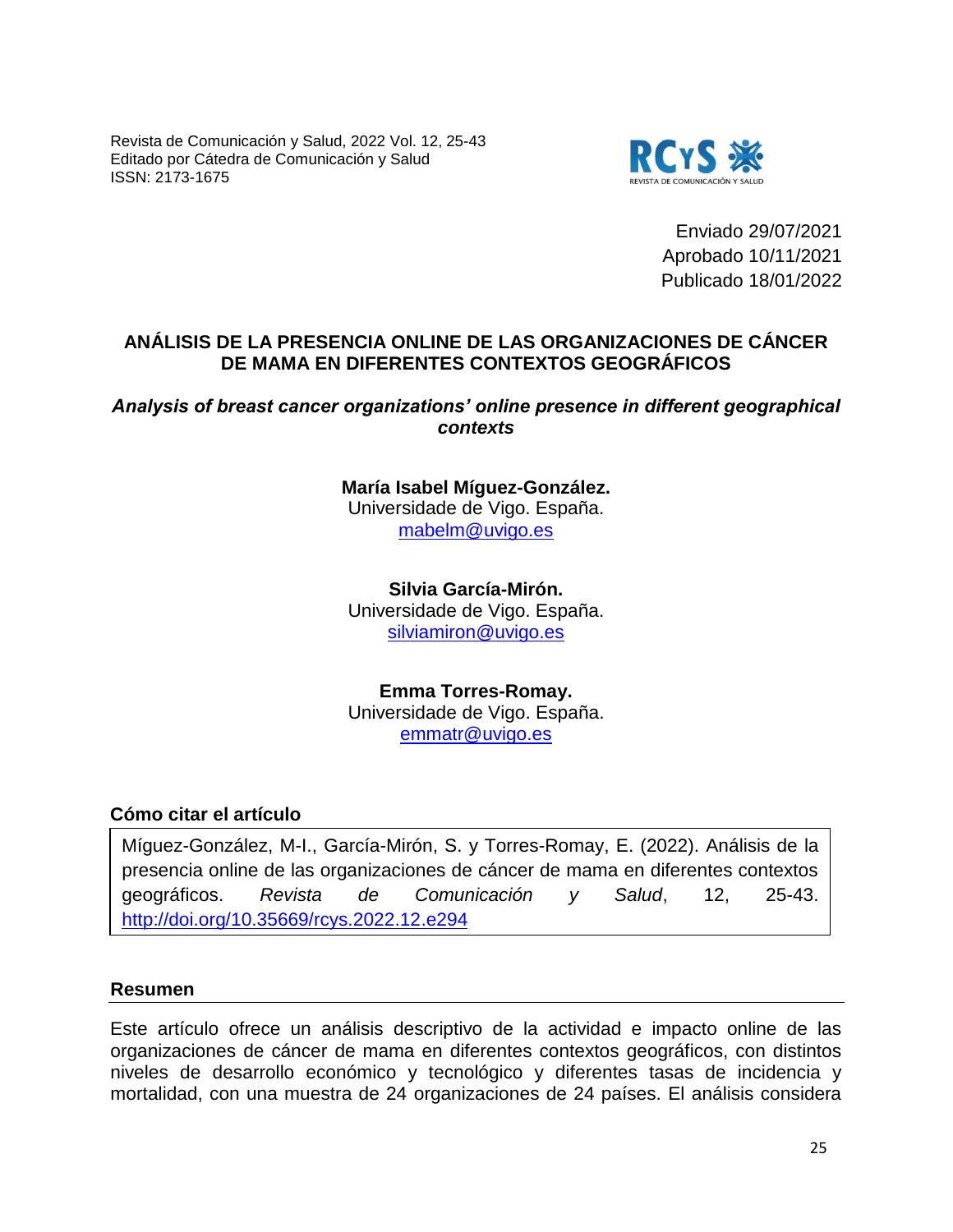variables como la frecuencia de publicación, el tiempo de presencia en las redes sociales y el número y evolución de me gusta, visualizaciones, seguidores y suscriptores. Los resultados muestran que las organizaciones de los países más desarrollados cuentan con una presencia más temprana y variada en el mundo online. La incidencia de la enfermedad se correlaciona con la presencia de estas organizaciones en las redes sociales y con sus resultados de recepción, mientras que la tasa de mortalidad no se relaciona con estos aspectos. Facebook es la red más utilizada; sin embargo, Instagram, con mejor rendimiento y un creciente número de usuarios, es una buena alternativa para las organizaciones que deseen fortalecer su actividad online. Estos resultados confirman la necesidad de ampliar la perspectiva de los estudios de comunicación online de las organizaciones de cáncer de mama considerando los países subdesarrollados o en vías de desarrollo. Esto ayudará a las organizaciones a desarrollar prácticas más efectivas que, considerando el creciente uso de las redes sociales en estos países, podría tener un impacto significativo en el medio plazo.

**Palabras clave:** eHealth, cáncer, organizaciones de cáncer de mama, comunicación, redes sociales

# **Abstract**

This paper contributes offers a descriptive analysis of the online activity and impact of breast cancer organizations in different geographical contexts, with different economic and technological development levels and different incidence and mortality rates, with a sample of 24 organizations from 24 countries. The analysis considers variables such as posting frequency, time of presence on the social network and number and evolution of likes, views, followers, and subscribers. The results show that the organizations from the more developed countries have an earlier and more varied presence on the online world. Disease's incidence correlate to a certain extent with the presence of these organizations on social networks and with their reception results while mortality rate is not related to these aspects. Facebook is the most used network; however, Instagram, with better performance and a growing number of users, is a good alternative for organizations that want to strengthen their online activity. These results confirm the need to broaden the perspective of studies on the online communication of breast cancer organizations, considering underdeveloped or developing countries. This will help these organizations to develop more effective practices that, considering the increasing use of social media in these countries, might have a meaningful impact in the medium term.

**Keywords**: eHealth, cancer, breast cancer organizations, communication, social media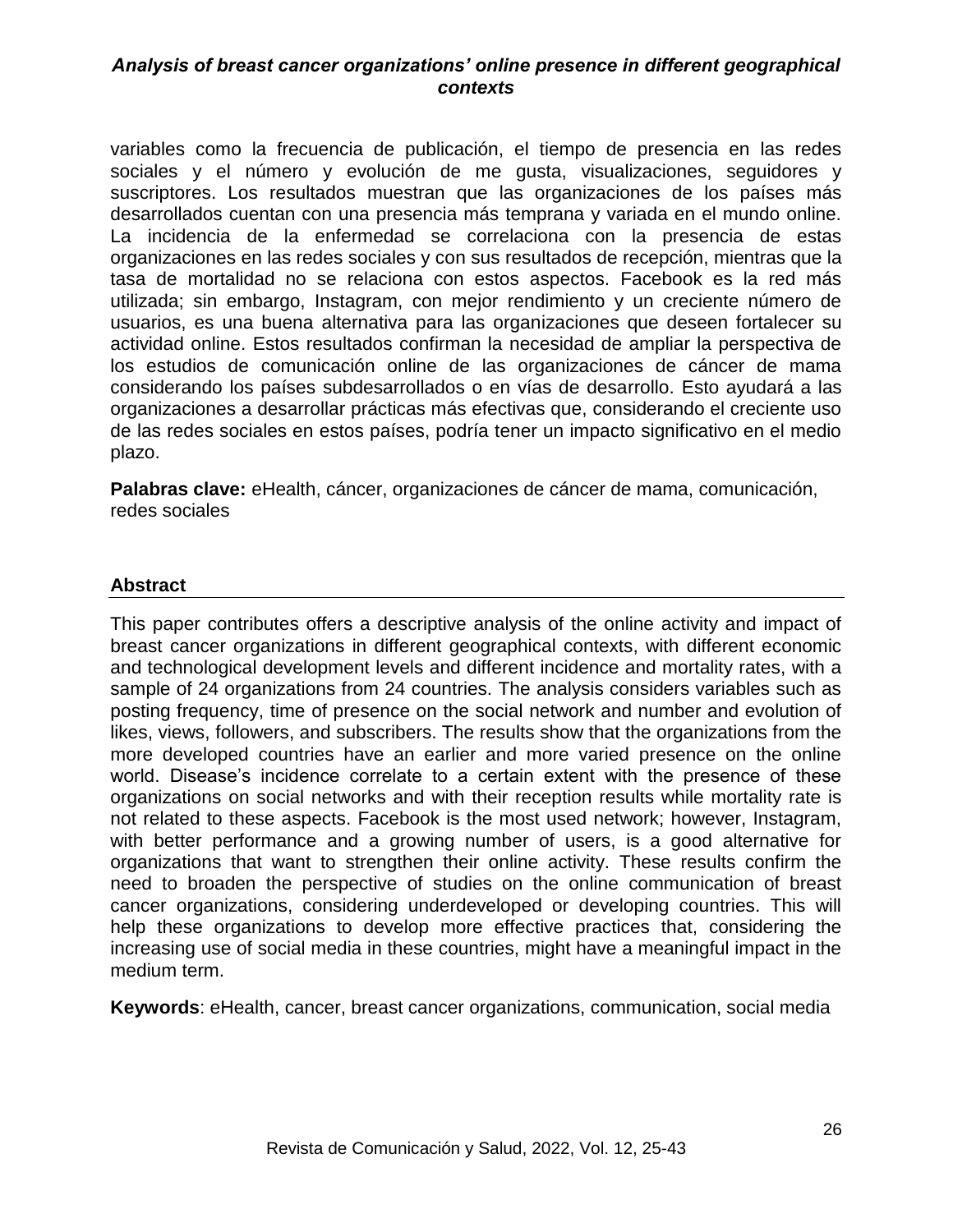# **1. INTRODUCTION**

Breast cancer accounts for 11.6% of all cancers diagnosed in the world, it is the second most common cancer and the most frequent, by far, among women (Bray et al., 2018). According to Globocan 2018 (International Agency for Research on Cancer & World Health Organization, 2020), breast cancer has an incidence of 46.3 cases per 100,000 among women, followed far behind by lung cancer (14.6 per 100,000). Although incidence rates are higher in Australia, Europe and North America than in most African regions, mortality rate variations are small, and despite the fact that mortality is declining significantly in the richest and most developed countries, it still shows slight increases in developing countries (The Cancer Atlas, n.d; Amadou et al., 2014). It is, therefore, a widely spread disease (Ponce-de-León et al., 2016), with a high potential for cure in case of early detection.

As is the case with other diseases, audiences that are highly involved in a topic are more likely to actively search for information about it. Thus, people interested in or affected by breast cancer will tend to seek information and/or support through all means at their disposal (Hallyburton; Evarts, 2014; Li et al., 2014; Li et al., 2016; Namkoong et al., 2017). With a worldwide penetration of 57% (We are social and Hootsuite, 2019), the Internet is one of the sources where these interested audiences can seek greater amounts of information quickly and easily, although this information is not always reliable and may have been published by non-health organizations or influencers (Jiménez-Marín et al., 2021).

On the other hand, public awareness on breast cancer, prevention, early detection, fundraising for research or information dissemination on the process of dealing with cancer and its treatments are key elements to reduce the disease's mortality. Therefore third-sector organizations have been making communication efforts related to some of these aspects and they have found in the Internet, where active audiences seek information urgently, a suitable and cheap way to spread their message.

Approximately 45% of the world population uses networks, although there are huge variations across continents, ranging from 17% penetration rate in Africa (with a 13% increase compared to the previous year) to 66% in America. Facebook (2.1 billion users) remains the most widespread social network, followed by YouTube (1.9 billion users). Excluding messaging networks, the next would be Instagram, which, with a 4.4% increase, reaches 1 billion users. Twitter, with a 2.7% decline, remains at 326 million users (We are social and Hootsuite, 2019).

Over the last few years, there have been abundant studies on the use of these social networks in connection with cancer in general, and particularly breast cancer. Specific research related to Twitter and breast cancer is abundant. Thackeray et al. (2013) analyzed tweets about breast cancer posted by different types of users. Other researchers focused on Twitter include Kim et al. (2016), who studied the elements that have an impact on retweeting behavior on breast cancer, Natasi et al. (2017), who focused on Twitter users' discussions about breast cancer screening recommendations,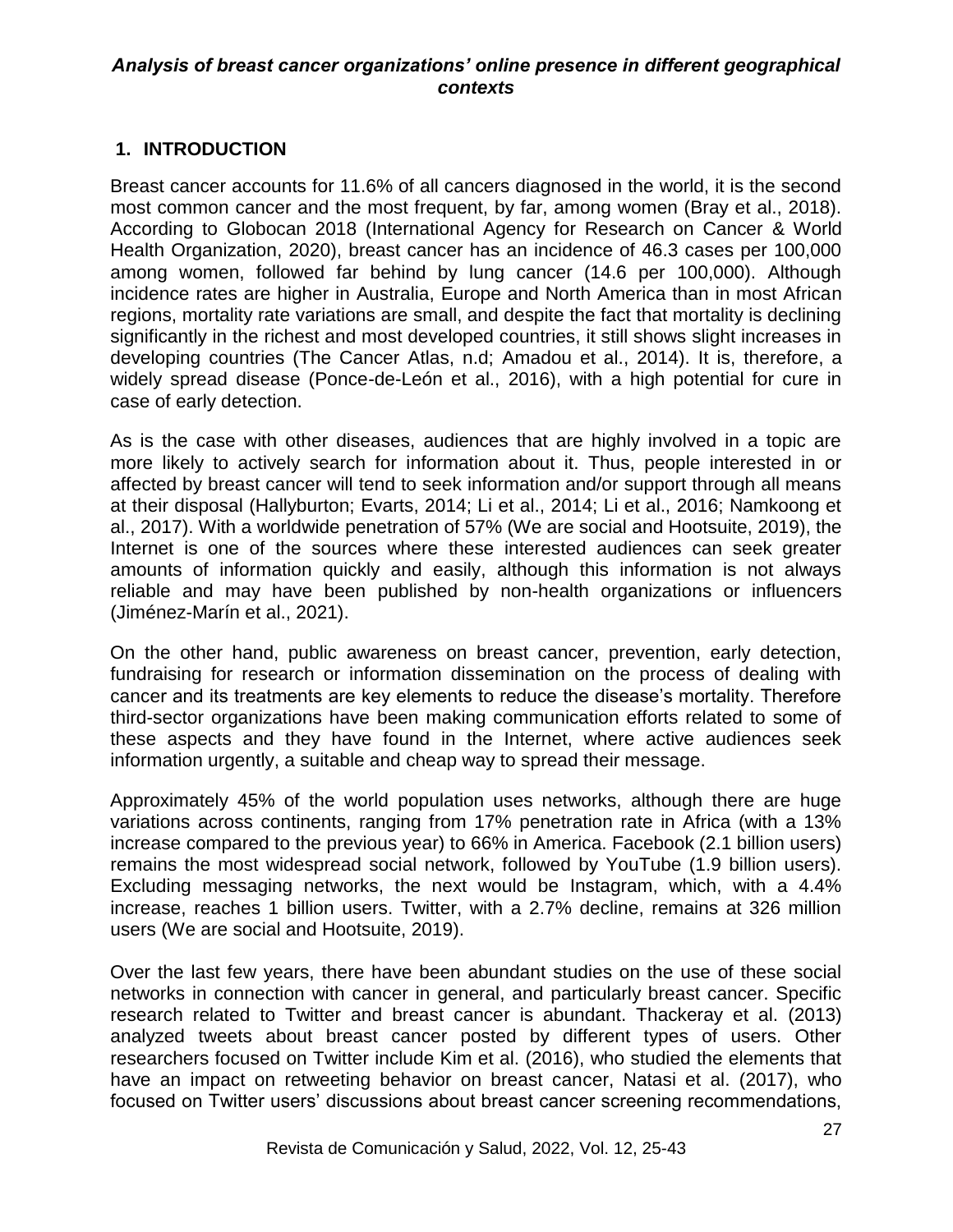or Clark et al. (2018), who evaluated the usefulness of the network in addressing patients' feelings. Regarding cancer in general, Xu et al. (2016) analyzed the frequency of discussions about this disease and highlighted the benefits of social networks as a tool in reducing racial and ethnic disparities.

Research studies related to Instagram are very recent. Vraga et al. (2018) compare traffic about breast cancer, prostate cancer and other reproductive cancers on Twitter and Instagram, while Basch and MacLean (2019) analyze the content of the posts published on Instagram with the hashtag #breastcancer.

In the case of YouTube, according to Madathil, et al. (2015), this network is increasingly being used to disseminate health information. Several studies analyze YouTube videos related to prostate cancer (Basch et al., 2017), mouth (oral) cancer (Hassona et al., 2016), skin cancer (Ruppert et al., 2016; Basch et al., 2015; Myrick, Oliver, 2014) or cervical cancer (Adhikari et al., 2016) and gynecologic cancer (Cooper et al, 2016), among others.

However, the studies that specifically analyze social network communication efforts undertaken by organizations dedicated to breast cancer are less abundant and largely focused on Facebook and the Western context.

Abramson et al. (2015) analyzed Breast Cancer Organization's Facebook posts during October 2010, concluding that they included little information on health, while the research carried out by Fernández-Gómez and Díaz-Campo (2016) on communication about cancer on Facebook by organizations of Argentina, Chile, Colombia and Spain indicated that almost half of the messages were aimed at raising awareness. Other studies are focused on engagement, and both Strekalova and Krieger (2016), who analyzed National Cancer Institute's Facebook content, and Theiss et al. (2016), who focused on CDC Breast Cancer's posts, concluded that posts with images generate more engagement than videos, links or status updates. As for Corbacho-Valencia et al. (2018), they analyzed most engaging posts from 21 organizations (mostly from the United States), concluding that posts most preferred by users are largely aimed at raising awareness.

In the case of Twitter, it is worth mentioning the study by Diddi and Lundi (2017), who analyzed how four organizations used this network during Breast Cancer Awareness Month, in line with the theoretical parameters of the Health Belief Model.

Thus, there is a gap in the description and analysis of the online presence and communication efforts made by organizations specifically related to breast cancer, particularly from the perspective of geographical diversity. By assuming, as advocated by Xu et al. (2016), that social networks help to reduce racial and ethnic disparities, in a context in which the expansion of social networks is increasingly evident even in less developed countries, we are also acknowledging its key role as disseminators of information in a wide range of countries and not only in Western communication models. Therefore, it may be interesting to analyze the patterns of presence and use of online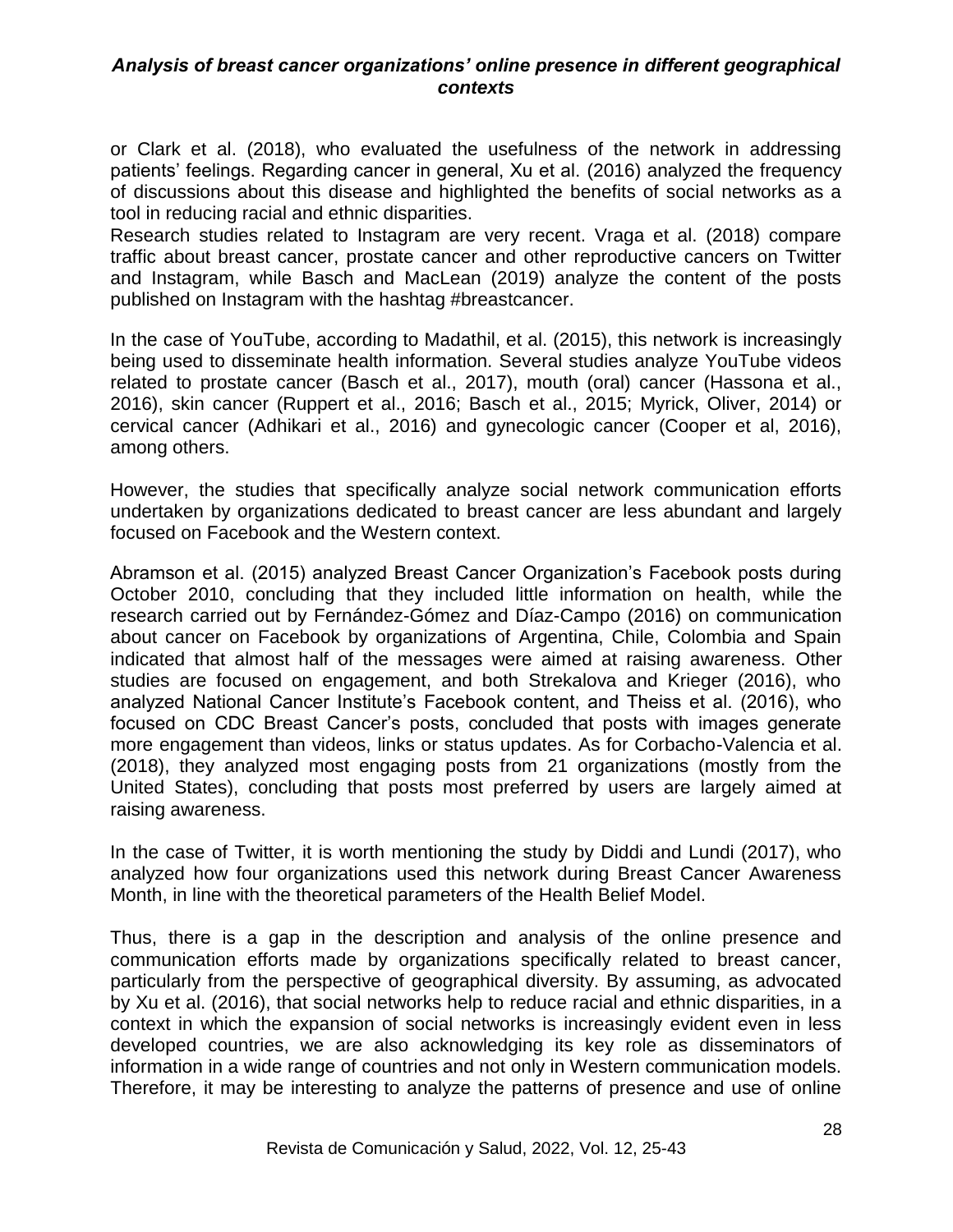communication by organizations related to breast cancer, as well as the response from their audiences, especially if analyzed in light of statistical data on the disease's incidence and mortality, in order to understand whether the networks' informational and educational potential is being leveraged globally.

# **2. OBJECTIVES**

Based on this approach, the aim of this study is to carry out a descriptive in-depth analysis of the online presence, activity and impact of breast cancer organizations in different geographical contexts, with different economic and technological development levels and different incidence and mortality rates. Taking into account that, as Globocan 2018 (International Agency for Research on Cancer & World Health Organization, 2020) statistics show, breast cancer is a disease with a higher incidence in economically and technologically developed countries and that these countries, with only a few exceptions, are usually the ones with higher Internet penetration and higher percentage of active social network users, it can be expected that organizations from the countries with higher development level will have an earlier and stronger presence on the online world, more diverse in terms of publications and with greater impact. In this sense, the research will also try to determine if any correlation can be established between the presence in social networks of the organizations analyzed and the incidence and mortality rates of the countries to which they belong.

# **3. MATERIALS AND METHODS**

With a view to achieving geographical heterogeneity, the sample was created using as reference the list of organizations set out on the website of the Union for International Cancer Control (UICC). Through a keyword search process, the organizations specifically dedicated to breast cancer were selected, resulting in a list of 48 organizations from 28 different countries. Given that the sample was intended to include only one organization per country, in the case of the countries with several organizations, the selection was made according to the following criteria, in order of importance:

- 1. National organizations were prioritized over regional organizations.
- 2. Organizations dedicated to breast cancer in general were prioritized over those addressing specifically any of its aspects (such as the organizations of mastectomized women or breast cancer patients).
- 3. Organizations emerging from collective or institutional initiatives were prioritized over those emerging from individual or corporate efforts.
- 4. Organizations that were present on social networks were prioritized over those that were not, and among them, those with the most up-to-date publications and with the largest number of followers.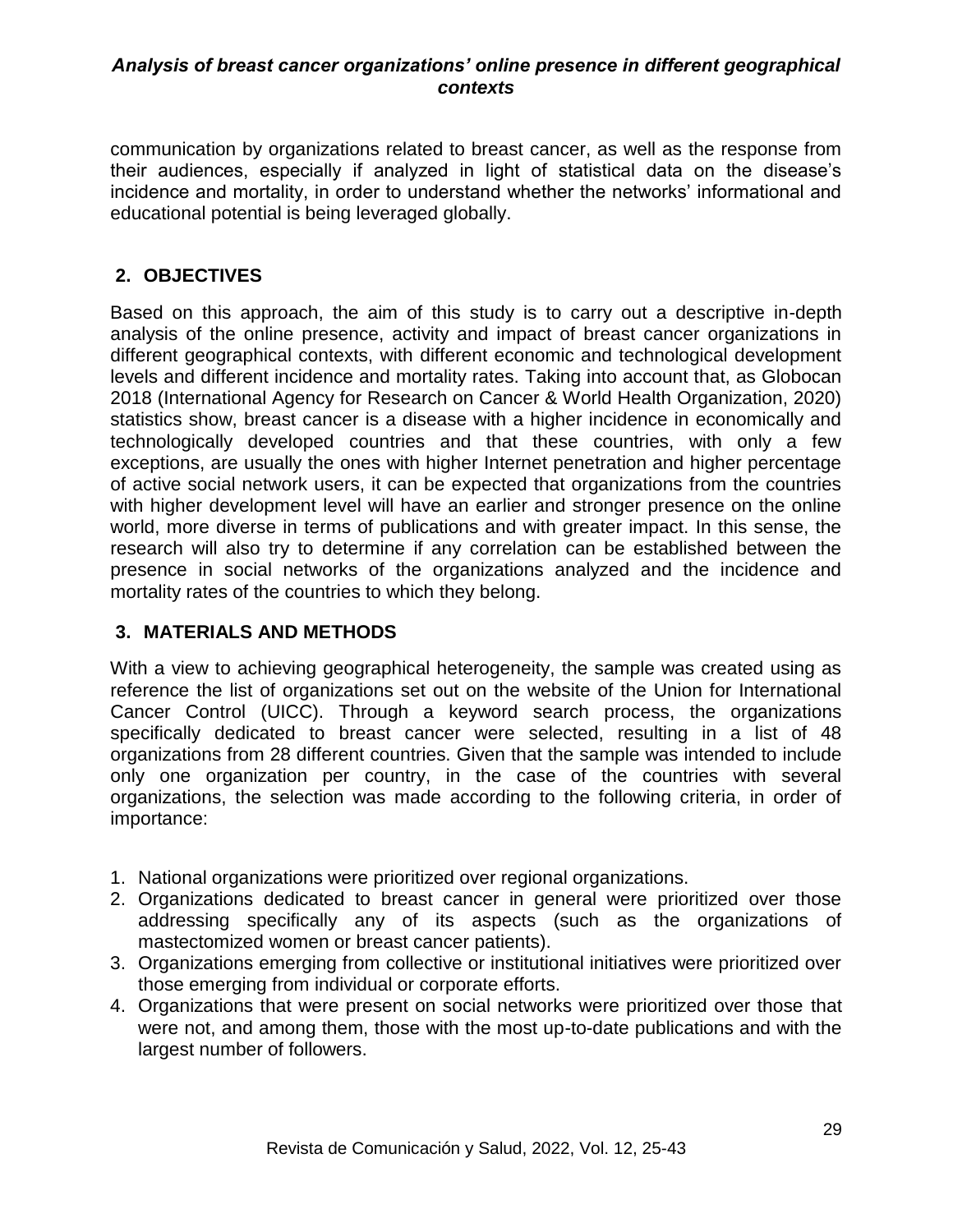The removal of duplications and of organizations not present on social networks led to a final sample of 24 organizations from 24 countries.

Social network analysis focused both on emission, in connection with the posts published (number of posts, evolution of the numbers of publications, type of posts) and with the time of presence on the social network, and on reception (number and evolution of likes or views, in the case of Facebook, and number and evolution of followers and subscribers, also in the case of YouTube). For collecting and analyzing data on Facebook, in addition to using the data on likes and followers provided by the network itself, and since the application does not provide the total number of posts published, a Facebook-native application called Netvizz was used; it allowed the analysis of the posts published in a one-year period, between May 1, 2018 and April 30, 2019, the month prior to the beginning of the study. Regarding other social networks, public data provided by the networks themselves were used; a first collection was made at the beginning of the study (May 2019) and a second one, in February 2020. Netvizz's suspension made it impossible to collect data from Facebook and to update the number of posts published as expected.

# **4. FINDINGS**

#### **4.1.General data on the sampling**

In relation to the disease's incidence and mortality rates, the former ranges from 94.5 per 100,000 in Australia and 21.3 per 100,000 in Uganda, whereas mortality ranges from 25.4 per 100,000 in Sierra Leone and 7.5 per 100,000 in Saudi Arabia (table 1). In all the countries represented in the sample, except Uganda and Senegal, breast cancer was the most diagnosed type of cancer among women in 2018; five of them were also among the 25 countries with the highest breast cancer incidence worldwide: Australia, the United Kingdom, Malta, the United States and Canada (The Cancer Atlas, n.d.).

Regarding their online presence, only three of the organizations do not have a website. Social networks most used by these organizations are Facebook (92% of the organizations), Twitter (54%), YouTube (46%) and Instagram (37.5%); however, the organizations from Australia, Brazil, Canada, the United Kingdom and the United States are the only ones present on all four networks. Instagram can be understood as a complementary tool to other media, since all the organizations that have an Instagram account are also present on Facebook and on, at least, one more network (YouTube or Twitter). In total, 53.8% of the organizations are present on more than one social network. In all the networks there are cases of accounts that were launched and abandoned or were never used (table 1).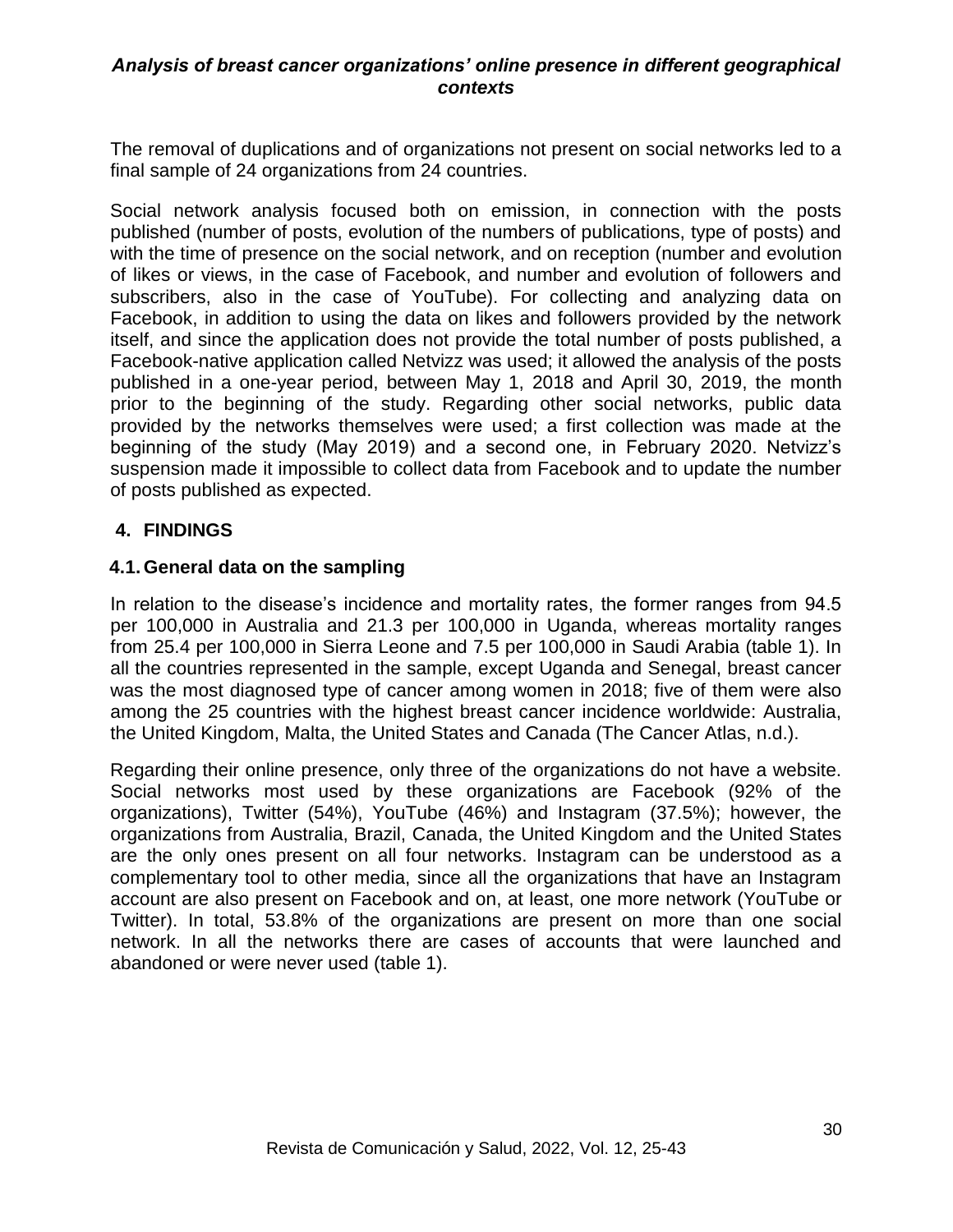| Country                           | Organization                                                                                            | ŀ.         | M-         | %               | Web | $\frac{1}{2}$ and $\frac{1}{2}$ and $\frac{1}{2}$ and $\frac{1}{2}$ and $\frac{1}{2}$ and $\frac{1}{2}$ and $\frac{1}{2}$<br>Join date |                |                                     |                    |
|-----------------------------------|---------------------------------------------------------------------------------------------------------|------------|------------|-----------------|-----|----------------------------------------------------------------------------------------------------------------------------------------|----------------|-------------------------------------|--------------------|
|                                   |                                                                                                         | <b>ASR</b> | <b>ASR</b> | active<br>users |     | Facebook                                                                                                                               | <b>Twitter</b> | YouTube                             | Instagram          |
| <b>Australia</b>                  | <b>National Breast Cancer</b><br>Foundation                                                             | 94.5       | 12.3       | 72%             | Yes | 2008                                                                                                                                   | 2008           | 2007                                | 2012               |
| Brazil                            | Federação Brasileira de<br>Instituições Filantrópicas<br>de Apoio à Saúde da<br>Mama (FEMAMA)           | 62.9       | 13         | 66%             | Yes | 2012                                                                                                                                   | 2011           | 2011                                | 2018               |
| Canada                            | <b>Rethink Breast Cancer</b>                                                                            | 83.8       | 12.1       | 67%             | Yes | 2009                                                                                                                                   | 2009           | 2009                                | 2015               |
| China                             | <b>Global Chinese Breast</b><br><b>Cancer Organizations</b><br>Alliance                                 | 36.1       | 8.8        | 71%             | Yes | 2012                                                                                                                                   | No             | No                                  | No                 |
| Costa<br>Rica                     | Asociación Tour Rosa de<br>Costa Rica                                                                   | 46.7       | 12.2       | 72%             | No  | 2017                                                                                                                                   | <b>No</b>      | No                                  | 2015               |
| Ghana                             | <b>Breast Care International</b><br>(BCI)                                                               | 43         | 77.7       | 19%             | Yes | 2013                                                                                                                                   | No             | No                                  | No                 |
| Indonesia                         | <b>Indonesian Breast</b><br>Cancer Foundation /<br>Yayasan Kanker<br>Payudara Indonesia                 | 42.1       | 17         | 56%             | Yes | 2018                                                                                                                                   | 2013           | 2015                                | 2015               |
| Kenya                             | Women 4 Cancer Early<br>Detection & Treatment                                                           | 40.3       | 17.8       | 16%             | Yes | 2012                                                                                                                                   | 2012           | No                                  | 2016               |
| Malaysia                          | <b>Pink Ribbon Wellness</b><br>(L) Foundation                                                           | 47.5       | 18.4       | 78%             | Yes | 2012                                                                                                                                   | No             | Data not<br>available<br>(inactive) | No                 |
| <b>Malta</b>                      | Action for Breast Cancer<br>Foundation                                                                  | 87.6       | 12.7       | 88%             | Yes | 2010                                                                                                                                   | No             | No                                  | No                 |
| <b>Mauritius</b>                  | <b>Breast Cancer Care</b>                                                                               | 69.6       | 21.8       | 65%             | No  | 2016                                                                                                                                   | No             | No                                  | No                 |
| Mexico                            | Tómatelo a Pecho, A.C.                                                                                  | 39.5       | 9.9        | 67%             | Yes | 2014                                                                                                                                   | 2010           | 2011                                | No                 |
| Nigeria                           | <b>Breast Cancer</b><br>Association of Nigeria<br>(BRECAN)                                              | 41.7       | 18.8       | 12%             | Yes | 2009                                                                                                                                   | No             | 2017<br>(inactive)                  | No                 |
| Peru                              | ALIADA                                                                                                  | 40         | 10.3       | 73%             | Yes | 2013<br>(inactive)                                                                                                                     | No             | $\overline{2013}$                   | No                 |
| Philippines                       | I Can Serve Foundation                                                                                  | 52.4       | 17.5       | 71%             | Yes | 2011                                                                                                                                   | 2010           | Data not<br>available<br>(active)   | 2013               |
| Saudi<br>Arabia                   | Sheikh Mohammed<br>Hussien Al-Amoudi<br>Center of Excellence in<br><b>Breast Cancer (SMHA-</b><br>CEBC) | 27.3       | 7.5        | 68%             | Yes | No                                                                                                                                     | 2011           | No                                  | No                 |
| Senegal                           | Association Cancer du<br>Sein du Sénégal                                                                | 32.8       | 16         | 21%             | No  | 2013                                                                                                                                   | No             | No                                  | No                 |
| Sierra<br>Leone                   | <b>Thinking Pink Breast</b><br>Cancer Foundation                                                        | 43.6       | 25.4       | $8\%$           | Yes | 2012                                                                                                                                   | No             | 2018<br>(inactive)                  | No                 |
| South<br>Africa                   | PinkDrive                                                                                               | 49         | 16.3       | 40%             | Yes | 2010                                                                                                                                   | 2010           | 2013                                | No                 |
| Spain                             | Federación Española de<br>Cancer de Mama -<br><b>FECMA</b>                                              | 75.4       | 10.6       | 60%             | Yes | 2010                                                                                                                                   | 2012           | No                                  | No                 |
| Tunisia                           | <b>Association Tunisienne</b><br>d'Assistance aux<br>Malades du Cancer du<br>Sein                       | 32.2       | 10.3       | 64%             | Yes | 2013                                                                                                                                   | No             | 2016                                | 2017<br>(inactive) |
| Uganda                            | Uganda Women's<br><b>Cancer Support</b><br>Organization<br>(UWOCASO)                                    | 21.3       | 10.3       | 6%              | Yes | 2011                                                                                                                                   | 2017           | No                                  | No                 |
| UK                                | <b>Breast Cancer Now</b>                                                                                | 93.6       | 14.4       | 67%             | Yes | 2008                                                                                                                                   | 2009           | 2015                                | 2012               |
| $\overline{\mathsf{u}\mathsf{s}}$ | Susan G. Komen for the                                                                                  | 84.9       | 12.7       | 70%             | Yes | 2007                                                                                                                                   | 2008           | 2007                                | 2015               |

**Table 1.***Incidence and mortality ASR and online presence*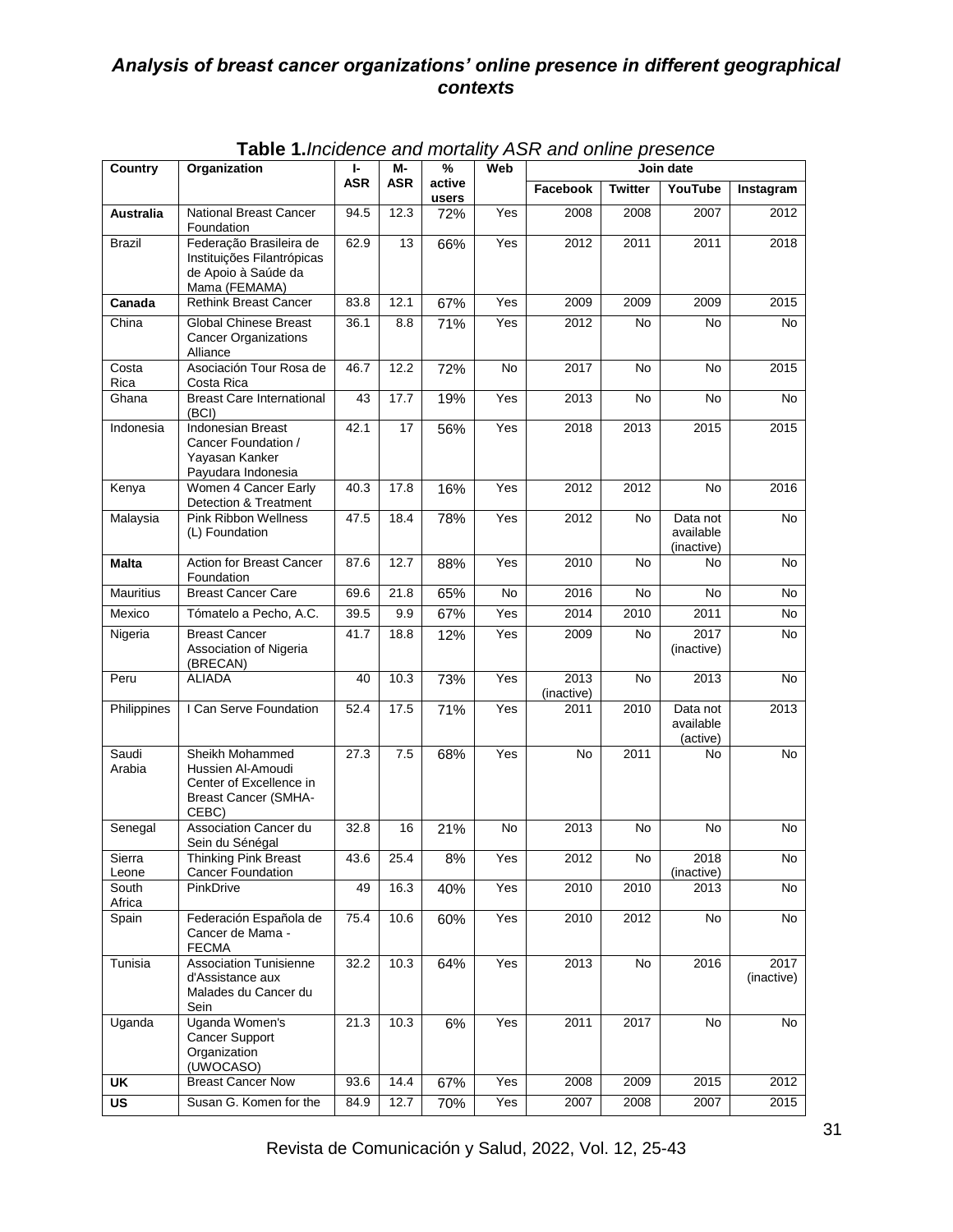|                                                           | Cure |  |  |       |               |        |        |  |
|-----------------------------------------------------------|------|--|--|-------|---------------|--------|--------|--|
| % of organizations with online or social network presence |      |  |  | 87.5% | 91.67% 54.17% | 45.83% | 37.50% |  |

I-ASR: Incidence age-standardized rate in 2018 (International Agency for Research on Cancer, 2020). M-ASR: Mortality agestandardized rate in 2018 (International Agency for Research on Cancer, 2020). % active users: Percentage of active social network users in the country (We are social & Hootsuite, 2019).

#### **Source:** *author's elaboration*

The integration of the organizations into the online world has been gradual since 2007, with a significant boom in the period from 2010 to 2013. Also, since 2016, the incorporation into new social networks has slowed down, up to the point that no new accounts were created on any of the four social networks in 2019. Some organizations, such as Rethink Breast Cancer, Susan G. Komen for the Cure, National Breast Cancer Foundation or FEMAMA, adopted a unified strategy of integration into social networks, by joining Facebook, Twitter and YouTube in the same year or in two consecutive years, and by joining Instagram much later, in line with the subsequent rise of this network (table 1).

More specifically, regarding Instagram, it is striking that the United Kingdom, Australia and the Philippines created their accounts before 2014 and, therefore, before the boom of this network. In the case of Facebook, even though at the time of the analysis 22 of the 24 organizations have a Facebook account, their entry into the most widespread social network in the world has been highly variable over time. Organizations from countries such as the United States, the United Kingdom, Australia, and Canada were pioneers, creating their accounts in 2007, 2008 and 2009. On the contrary, the Indonesian organization did not join Facebook until 2018, and the one from Costa Rica did it in 2017 (table 1).

A certain correlation is observed between the disease's incidence and the number of networks on which the organizations are present ( $r = 0.473$ ). Out of the five countries with the highest incidence, four are present on all the analyzed networks, whereas the organizations from the five countries with the lowest incidence are only present on one or two networks. On the contrary, this is not the case with mortality  $(r = 0.090)$ ; as a matter of fact, the three countries with the highest mortality rates are Sierra Leone, Mauritius, and Nigeria, which are only present on Facebook. A positive correlation is also observed between the percentage of active social network users in each country according to Global Digital Report 2019 (We are social & Hootsuite, 2019) and the number of networks on which the organizations are present  $(r = 0.638)$ .

#### **4.2.Social network activity: transmission data**

In line with the normal usage of the different networks, Twitter records the highest average number of posts per day, while YouTube has the lowest average frequency rate. Likewise, Instagram has already surpassed Facebook in terms of posting frequency, although this may be because organizations with an Instagram account are, broadly speaking, more advanced in the use of social networks (table 2).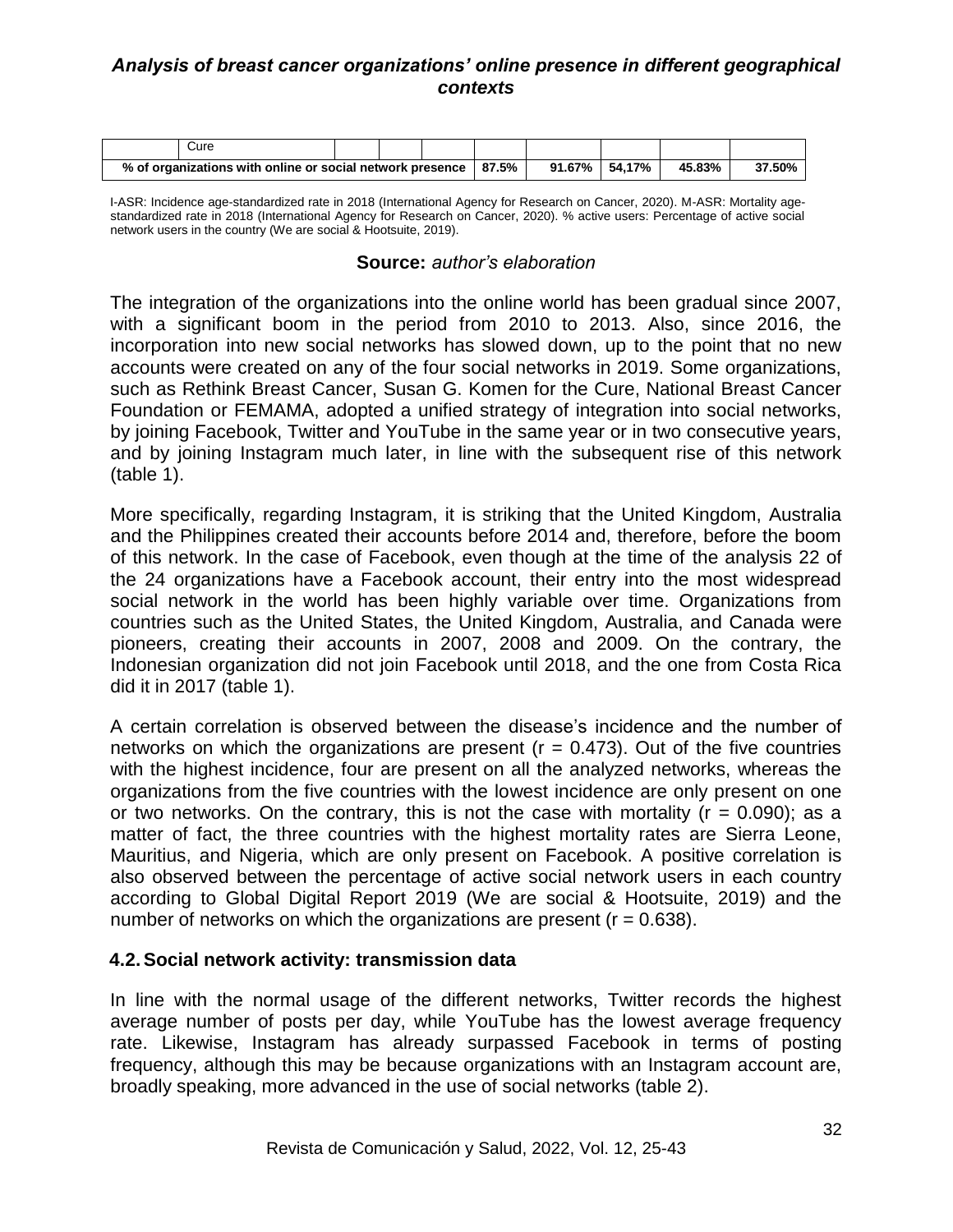| <b>COUNTRY</b>                 |          | and since the beginning or their activity on the network.<br>Average daily posts during the reporting period |         | Average daily posts since the<br>beginning of their activity on the<br>network |                |         |           |
|--------------------------------|----------|--------------------------------------------------------------------------------------------------------------|---------|--------------------------------------------------------------------------------|----------------|---------|-----------|
|                                | Facebook | <b>Twitter</b>                                                                                               | YouTube | Instagram                                                                      | <b>Twitter</b> | YouTube | Instagram |
| <b>Australia</b>               | 0.855    | 0.510                                                                                                        | 0.007   | 0.631                                                                          | 1.809          | 0.017   | 0.428     |
| <b>Brazil</b>                  | 0.800    | 0.622                                                                                                        | 0.070   | 0.587                                                                          | 1.122          | 0.029   | 0.570     |
| Canada                         | 1.532    | 1.466                                                                                                        | 0.066   | 0.948                                                                          | 3.933          | 0.061   | 0.767     |
| China                          | 0.233    | n                                                                                                            | n.      | n                                                                              | n              | n       | n         |
| <b>Costa Rica</b>              | 0.203    | n                                                                                                            | n       | 0.179                                                                          | n              | n       | n         |
| Ghana                          | 0.132    | n                                                                                                            | n.      | n                                                                              | n              | n       | n         |
| Indonesia                      | 0.866    | 0.247                                                                                                        | 0.115   | 1.179                                                                          | 0.409          | 0.047   | 0.861     |
| Kenya                          | 0.096    | 0.725                                                                                                        | n.      | n                                                                              | 1.499          | n       | 0.052     |
| <b>Malaysia</b>                | 0.337    | n                                                                                                            | n       | n                                                                              | n              | n       | n         |
| <b>Malta</b>                   | 0.258    | n                                                                                                            | n       | n                                                                              | n              | n       | n         |
| <b>Mauritius</b>               | 0.071    | n                                                                                                            | n       | n                                                                              | n              | n       | n         |
| <b>Mexico</b>                  | 1.778    | 3.040                                                                                                        | 0       | n                                                                              | 5.351          | 0.068   | n         |
| Nigeria                        | 0.178    | n                                                                                                            | n.      | n                                                                              | n              | n       | n         |
| Peru                           | n        | n                                                                                                            | 0.014   | n                                                                              | n              | 0.010   | n         |
| <b>Philippines</b>             | 0.690    | 0.534                                                                                                        | 0.031   | 0.651                                                                          | 0.630          | $N/A**$ | 0.465     |
| <b>Saudi</b><br>Arabia         | n        | 0.287                                                                                                        | n       | n                                                                              | 1.022          | n       | n         |
| Senegal                        | 0.044    | n                                                                                                            | n       | n                                                                              | n              | n       | n         |
| <b>Sierra</b><br>Leone         | 0.077    | n                                                                                                            | n       | n                                                                              | n              | n       | n         |
| <b>South</b><br>Africa         | 2.252    | 1.594                                                                                                        | 0.059   | n                                                                              | 5.357          | 0.064   | n         |
| Spain                          | 0.126    | 2.163                                                                                                        | n       | n                                                                              | 1.195          | n       | n         |
| <b>Tunisia</b>                 | 0.364    | n.                                                                                                           | 0.038   | n                                                                              | n              | 0.035   | n         |
| Uganda                         | 0.252    | 0.382                                                                                                        | n       | n                                                                              | 0.575          | n       | n         |
| <b>United</b><br>Kingdom       | 0.203    | $-79.825$                                                                                                    | 0.038   | $-1.262$                                                                       | 10.547         | 0.147   | 0.432     |
| <b>United</b><br><b>States</b> | 1.104    | 3.733                                                                                                        | 0.268   | 1.631                                                                          | 3.513          | 0.101   | 0.613     |
| <b>Mean</b>                    | 0.566    | 1.052                                                                                                        | 0.071   | 0.696                                                                          | 2.082          | 0.058   | 0.524     |
| Median                         | 0.255    | 0.673                                                                                                        | 0.049   | 0.651                                                                          | 1.499          | 0.054   | 0.518     |

**Table 2.***Average number of daily posts per social network during the reporting period and since the beginning of their activity on the network.*

\*The average has been calculated considering only the organizations that have posted during the reporting period. The case of the United Kingdom has not been taken into account for the calculation of maximums, minimums, averages and correlations with regard to Twitter and Instagram, since the total number of posts provided by the networks themselves on the second collection date was significantly lower than on the first one; this seems the result of a voluntary deletion of posts, impeding an actual estimation of the evolution of that organization on the two networks. \*\*Join date not available.

#### **Source:** *author's elaboration*

The comparison between the average number of daily posts made by the most and least active organizations in each social network during the reporting period shows sharp differences in posting frequency. The U.S. organization is the most active on Twitter, YouTube, and Instagram, but is surpassed by other three organizations as regards Facebook. Other highly active organizations are the one from South Africa, with the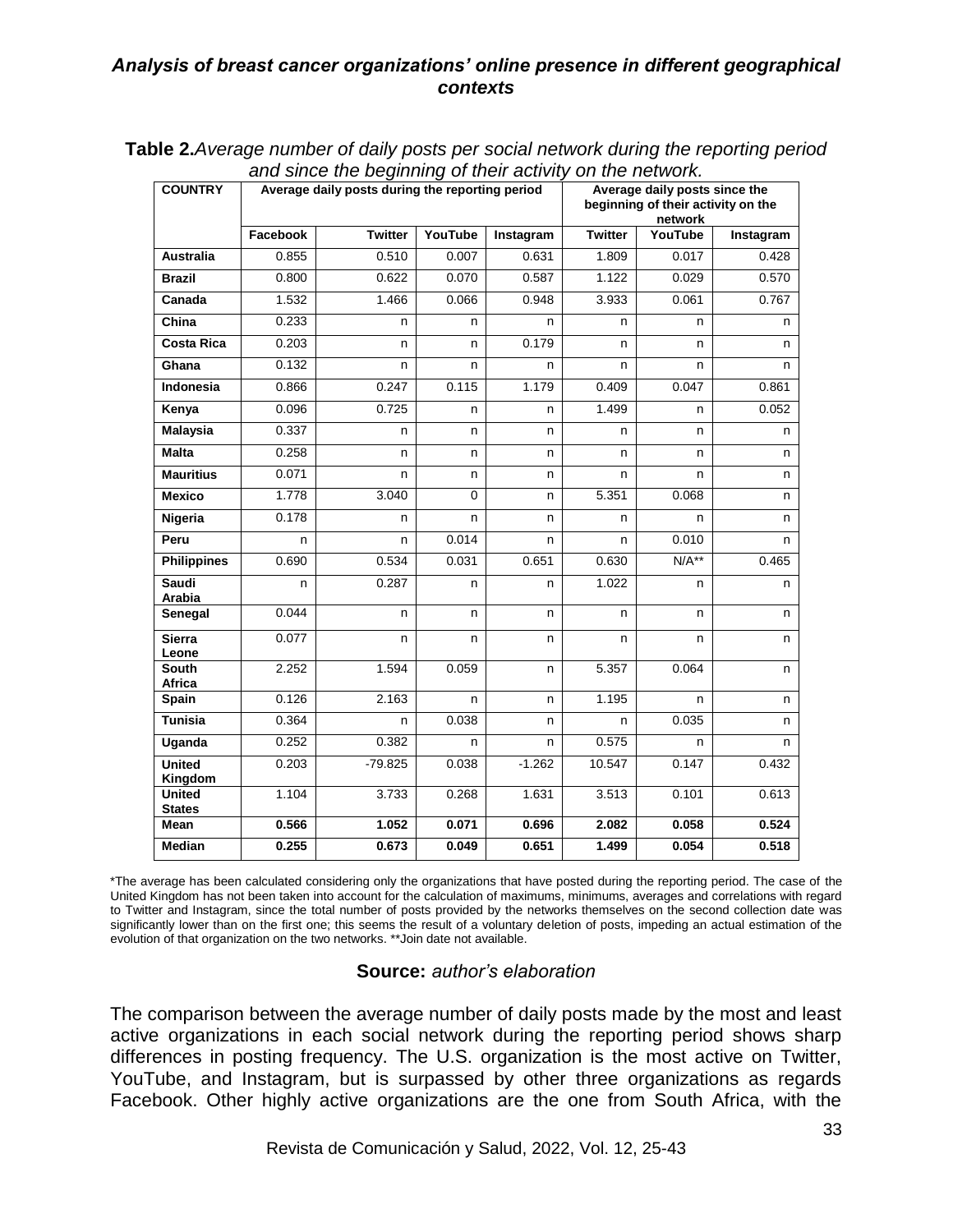highest average number of posts on Facebook and also a high average on Twitter and YouTube, the one from Mexico, which holds the second position in the two networks on which it is present (Facebook and Twitter), and the one from Canada, which is in the top 5 on all four networks. Also, in the top 5 on Facebook, YouTube and Instagram is the Indonesian organization, despite being the least active on Twitter. On the contrary, the organizations from Senegal, Mauritius and Sierra Leone record the lowest activity, almost residual, on Facebook, despite this being the only network on which they have an account (table 2).

On the other hand, some interesting trends are observed when analyzing the average number of daily posts made by each organization since the day they began their activity on Twitter, YouTube and Instagram (Facebook is not included, since the total number of posts is not available). In the case of Twitter, all the organizations have reduced their activity on this network, except Spain, which records a substantially higher average posting frequency during the reporting period compared with the total, and the U.S., which shows a slight increase. On the contrary, all the organizations with an Instagram account have increased their activity on this network. In the case of YouTube, six organizations have increased their average posting frequency during the reporting period, whereas four of them have decreased it (table 2).

Correlation data between the disease's incidence and mortality rates in each country and their average number of daily posts on their social networks do not yield significant results.

# **4.3. Social network activity: Reception data**

There are sharp differences between likes, followers, views, or subscribers accumulated by the organizations with the highest figures (maximums) and those with the lowest (minimums), causing means to be poorly representative. Taking into account that these global data may depend to a large extent on the time of presence on each social network, the table 3 details, for each organization, the average number of likes, followers, views and subscribers per day (since they began their activity on the network).

| <b>Table 3. Reception data</b> |                         |                             |                  |                             |                         |                               |                             |
|--------------------------------|-------------------------|-----------------------------|------------------|-----------------------------|-------------------------|-------------------------------|-----------------------------|
|                                | <b>FACEBOOK</b>         |                             | <b>TWITTER</b>   |                             | <b>YOUTUBE</b>          | <b>INSTAGRAM</b>              |                             |
|                                | <b>Likes</b>            | <b>Followers</b>            | Likes            | <b>Followers</b>            | <b>Views</b>            | <b>Subscribers</b>            | <b>Followers</b>            |
| Max.                           | 1962575                 | 1897008                     | 23263            | 162169                      | 1082527                 | 4120                          | 66761                       |
| Min.                           | 338                     | 359                         | 5                | 198                         | 2079                    | 14                            | 745                         |
| Mean                           | 129716                  | 124788                      | 3580             | 28574                       | 1317043                 | 839                           | 21601                       |
| <b>Median</b>                  | 3410                    | 3469                        | 1252             | 2493                        | 82117                   | 329                           | 12879                       |
| <b>COUNTRY</b>                 | <b>Likes</b><br>per day | <b>Followers</b><br>per day | Likes<br>per day | <b>Followers</b><br>per day | <b>Views</b><br>per day | <b>Subscribers</b><br>per day | <b>Followers per</b><br>day |
| Australia                      | 24.262                  | 24.438                      | 1.747            | 3.65                        | 201.89                  | 0.163                         | 3.121                       |
| <b>Brazil</b>                  | 13.685                  | 13.809                      | 0.009            | 0.315                       | 65.104                  | 0.212                         | 18.002                      |
| Canada                         | 8.309                   | 8.322                       | 1.296            | 2.106                       | 2760.142                | 1.05                          | 11.336                      |
| China                          | 0.359                   | 0.381                       | n                | n                           | n                       | n                             | n                           |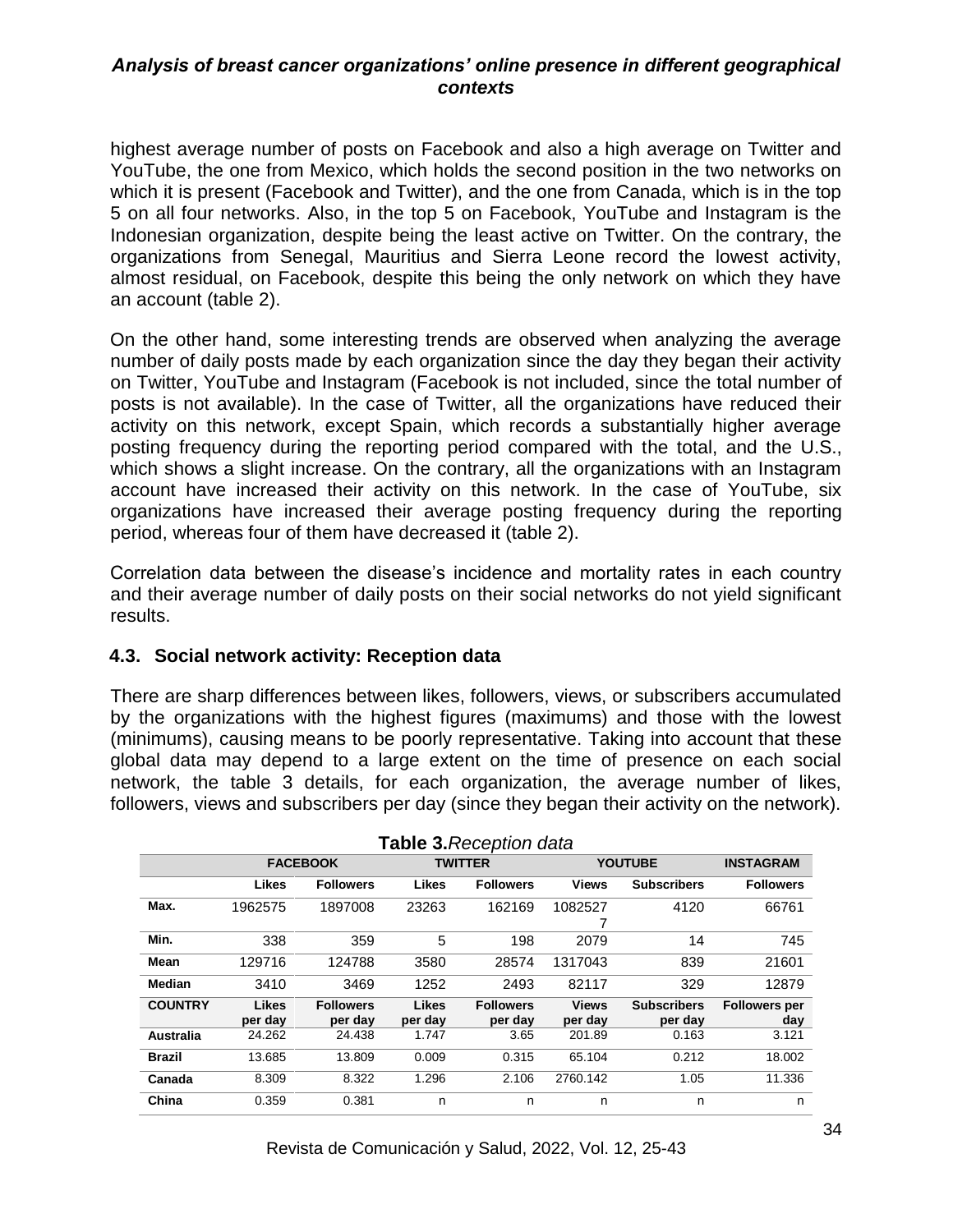| <b>Costa Rica</b>              | 2.641  | 2.645   | n     | n            | n.      | n.      | 10.258 |
|--------------------------------|--------|---------|-------|--------------|---------|---------|--------|
| Ghana                          | 0.814  | 0.827   | n     | n            | n       | n       | n      |
| Indonesia                      | 1.466  | 1.539   | 0.002 | 0.432        | 5.13    | 0.148   | 7.244  |
| Kenya                          | 0.573  | 0.587   | 0.886 | 0.762        | n.      | n.      | 0.618  |
| <b>Malaysia</b>                | 1.39   | 1.407   | n.    | n.           | n.      | n.      | n.     |
| <b>Malta</b>                   | 1.027  | 1.051   | n     | n            | n       | n       | n      |
| <b>Mauritius</b>               | 1.722  | 1.742   | n     | n            | n       | n       | n.     |
| <b>Mexico</b>                  | 1.294  | 1.324   | 1.081 | 1.435        | 3.771   | 0.012   | n      |
| Nigeria                        | 0.863  | 0.873   | n     | n            | n       | n       | n      |
| Peru                           | n      | n       | n     | n            | 32.178  | 0.129   | n      |
| <b>Philippines</b>             | 2.43   | 2.46    | 0.078 | 0.154        | $N/A^*$ | $N/A^*$ | 0.943  |
| Saudi<br>Arabia                | n      | n       | 0.126 | 0.46         | n.      | n.      | n.     |
| Senegal                        | 0.482  | 0.49    | n.    | n.           | n.      | n.      | n      |
| <b>Sierra</b><br>Leone         | 0.627  | 0.629   | n     | $\mathsf{n}$ | n       | n       | n      |
| <b>South</b><br>Africa         | 4.387  | 4.498   | 0.692 | 14.467       | 7.915   | 0.018   | n      |
| Spain                          | 0.486  | 0.529   | 0.133 | 0.856        | n.      | n.      | n.     |
| <b>Tunisia</b>                 | 4.96   | 5.019   | n     | n            | 1.489   | 0.01    | n.     |
| Uganda                         | 0.31   | 0.316   | 0.105 | 0.197        | n       | n       | n.     |
| <b>United</b><br>Kingdom       | 213.39 | 199.726 | 5.934 | 41.37        | 452.725 | 0.355   | 21.64  |
| <b>United</b><br><b>States</b> | 441.33 | 426.582 | 0.302 | 29.683       | 338.771 | 0.491   | 36.402 |
| Mean                           | 33.036 | 31.782  | 0.953 | 7.376        | 386.912 | 0.259   | 12.174 |
| <b>Median</b>                  | 1.428  | 1.473   | 0.302 | 0.856        | 48.641  | 0.156   | 10.258 |

\*Join date not available. **Source:** *author's elaboration*

The comparison of likes between Facebook and Twitter confirms the prominence of the former over the latter, while the data on YouTube views are quite positive, with a median of more than 48 views per day. In the case of Facebook, the U.S. organization records the highest average of likes, far above the others, followed by the British organization. In Twitter, with the United Kingdom in the lead, differences are much less noticeable. In YouTube, Canada stands out considerably in terms of views (table 3).

Regarding followers and subscribers, YouTube's numbers are very modest, and Instagram shows very significant data considering that it is much more recent. The U.S. organization, once again, records the highest average number of followers per day both on Facebook and on Instagram, while the United Kingdom reaches the highest average number of followers on Twitter, and Canada, the highest average number of subscribers on YouTube. The minimum values correspond to Uganda on Facebook, the Philippines on Twitter, Tunisia on YouTube, and Kenya on Instagram (table 3).

As usual, the correlation between the average number of likes and followers per day is very high in the case of Facebook ( $r = 0.999$ ) and positive in the case of Twitter ( $r =$ 0.724). The correlation between views and subscribers on YouTube is also very high (r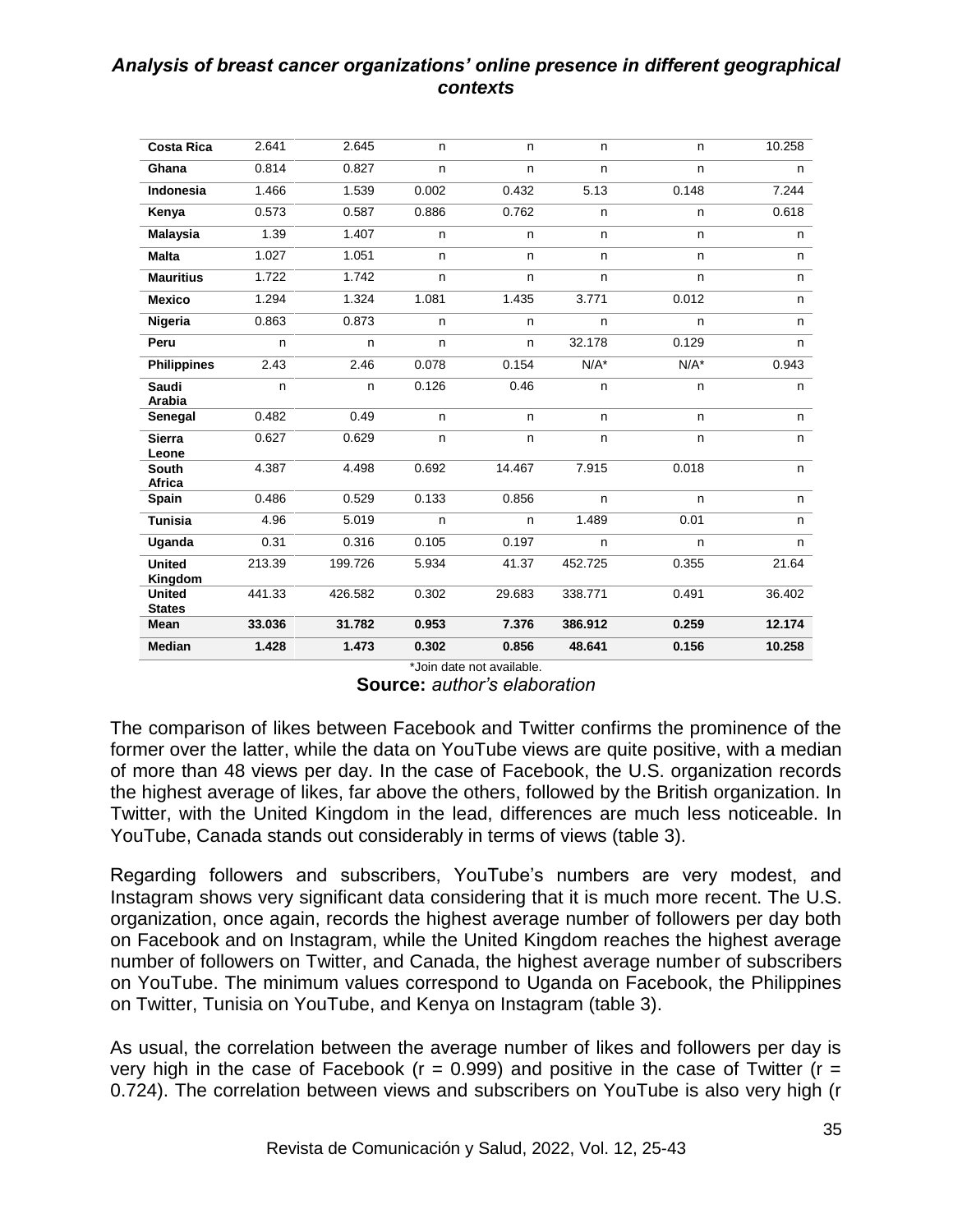= 0.934). The correlation data between the number of active social network users in each country and the reception data are only significant in the cases of Facebook likes and followers ( $r = 0.653$  and  $r = 0.657$ ) and Instagram followers ( $r = 0.667$ ).

On the other hand, the correlation between the incidence rate and the reception indicators is positive in all cases (from  $r = 0.46$  in the case of the average number of views on YouTube to  $r = 0.616$  in the case of the subscribers to that same network). There is no correlation, however, between these indicators and the mortality rate.

# **4.4. Transmission-reception ratio**

Overall, analyzing the medians of the comparable data (since means are not significant), Facebook generates more likes than Twitter. However, when it comes to followers, Instagram is the most productive network (table 4).

| Country                  |                  | <b>FACEBOOK</b>      |                  | <b>TWITTER</b>       | <b>YOUTUBE</b>  | <b>INSTAGRAM</b>       |                      |
|--------------------------|------------------|----------------------|------------------|----------------------|-----------------|------------------------|----------------------|
|                          | Likes /<br>posts | Followers /<br>posts | Likes /<br>posts | Followers /<br>posts | Views/<br>posts | Subscribers /<br>posts | Followers /<br>posts |
| <b>Australia</b>         | 28.377           | 28.582               | 0.966            | 2.018                | 11875.88<br>2   | 9.588                  | 7.292                |
| <b>Brazil</b>            | 17.106           | 17.261               | 0.008            | 0.281                | 2244.966        | 7.310                  | 31.582               |
| Canada                   | 5.424            | 5.432                | 0.330            | 0.535                | 45248.23<br>0   | 17.213                 | 14.780               |
| China                    | 11.335           | 11.352               | n                | n.                   | n               | n.                     | n                    |
| Costa<br>Rica            | 4.010            | 4.074                | n.               | n.                   | n               | n                      | n                    |
| Ghana                    | 2.720            | 2.886                | n                | n.                   | n               | n                      | n                    |
| <b>Indonesia</b>         | 1.693            | 1.777                | 0.005            | 1.056                | 109.149         | 3.149                  | 8.413                |
| Kenya                    | 5.969            | 6.115                | 0.591            | 0.508                | n               | n                      | 11.885               |
| <b>Malaysia</b>          | 4.125            | 4.175                | n                | n                    | n               | n                      | n                    |
| <b>Malta</b>             | 3.981            | 4.074                | n                | n.                   | n               | n                      | n                    |
| <b>Mauritius</b>         | 24.254           | 24.535               | n                | n                    | n               | n                      | n                    |
| <b>Mexico</b>            | 0.728            | 0.745                | 0.202            | 0.268                | 55.456          | 0.176                  | n                    |
| Nigeria                  | 4.848            | 4.904                | n                | n.                   | n               | n.                     | n                    |
| Peru                     | n.               | n                    | n.               | n.                   | 3217.800        | 12.900                 | n                    |
| <b>Philippine</b><br>s   | 3.520            | 3.565                | 0.124            | 0.244                | n               | n                      | 2.028                |
| Saudi<br>Arabia          | n                | n                    | 0.123            | 0.450                | n               | n                      | n                    |
| Senegal                  | 10.955           | 11.136               | n.               | n.                   | n               | n                      | n                    |
| <b>Sierra</b><br>Leone   | 8.143            | 8.169                | n                | n                    | n               | n                      | n                    |
| <b>South</b><br>Africa   | 1.948            | 1.997                | 0.129            | 2.701                | 123.672         | 0.281                  | n.                   |
| Spain                    | 3.857            | 4.198                | 0.111            | 0.716                | n.              | n                      | n                    |
| <b>Tunisia</b>           | 13.626           | 13.788               | n                | n.                   | 42.543          | 0.286                  | n.                   |
| Uganda                   | 1.230            | 1.254                | 0.183            | 0.343                | n.              | n                      | n                    |
| <b>United</b><br>Kingdom | 1051.1<br>72     | 983.872              | 0.563            | 3.922                | 3079.762        | 2.415                  | 50.093               |

**Table 4.** *Ratio between posts and reception indicators\**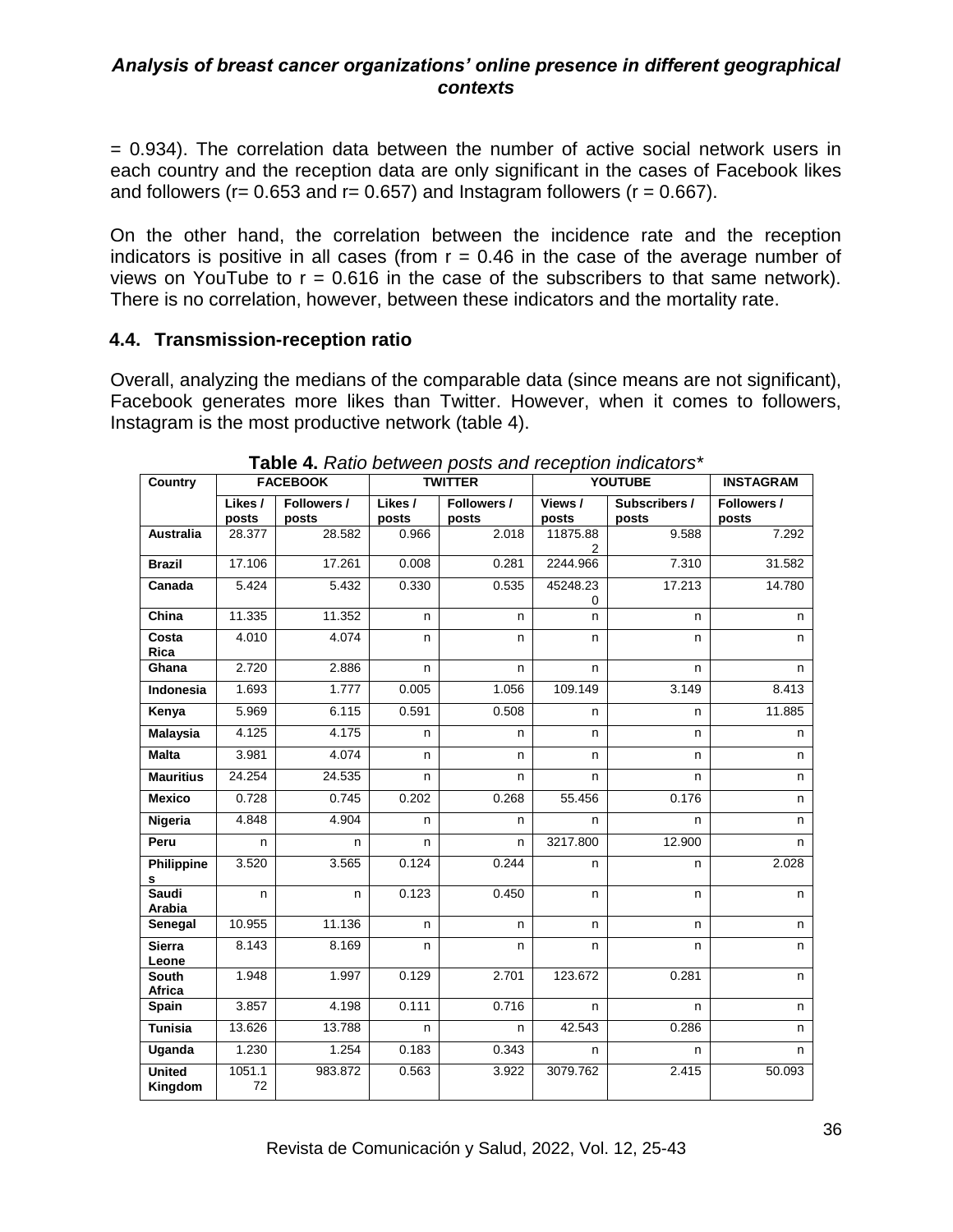| <b>United</b> | 399.75 | 386.397 | 0.086 | 8.449 | 3354.168 | 4.861 | 59.383 |
|---------------|--------|---------|-------|-------|----------|-------|--------|
| <b>States</b> |        |         |       |       |          |       |        |
| Mean          | 73.126 | 69.559  | 0.263 | 1.653 | 6935.163 | 5.818 | 23.182 |
| Median        | 5.136  | 5.168   | 0.129 | 0.535 | 2662.364 | 4.005 | 13.332 |

\* Data calculated taking into account the average number of posts per day during a year on Facebook and from the beginning of their activity on the other networks, as well as the average of likes, followers, views and subscribers per day on each network.

|  |  | <b>Source: author's elaboration</b> |
|--|--|-------------------------------------|
|--|--|-------------------------------------|

National data indicate that, in the case of Facebook, United Kingdom and the United States achieve the best like-to-post and follower-to-post ratios, far above the others, whereas Mexico, Uganda, Indonesia and South Africa are at the bottom of that list. On Twitter, the differences between countries are much less noticeable, and while the Australian organization achieves the best ratio of likes per tweet, the United States, the United Kingdom and South Africa are way ahead in terms of number of followers; the worst results correspond to Indonesia when it comes to likes, and to the Philippines and Mexico when it comes to followers. The United States and the United Kingdom are the countries recording the best performance results on Instagram, whereas the Philippines records the worst results (table 4).

Overall, there is no significant correlation between the average number of posts per day and the average number of likes, followers or subscribers, except in the case of Twitter, where this correlation is high ( $r = 0.858$  in the case of likes and  $r = 0.802$  in the case of followers).

# **5. CONCLUSSIONS**

The present study is based on a sample of organizations from countries on all continents, with different economic development and Internet penetration levels and highly variable breast cancer incidence and mortality rates. Even though there is a certain correlation between social media penetration and network presence, and the organizations from the more developed countries seem to have, in general, an earlier and more varied presence on the online world, case studies are diverse enough to assume that other factors have an influence on these organizations' decision whether to be present or not on social networks.

One of these factors is the disease's incidence, which also seems to correlate to a certain extent with the presence of these organizations on more or less social networks and with their reception results in terms of likes, views, followers or subscribers, although not with the posting frequency. Thus, Australia, the United Kingdom, the United States and Canada, which are four of the five countries with the highest disease incidence, were pioneers in joining social networks and are present on all four most relevant networks, with positive reception results.

The fact remains that, as noted above, breast cancer is mainly a "first-world" disease, and the countries with the highest incidence are also the most technologically developed. Therefore, it is little wonder that mortality rate does not relate to diversity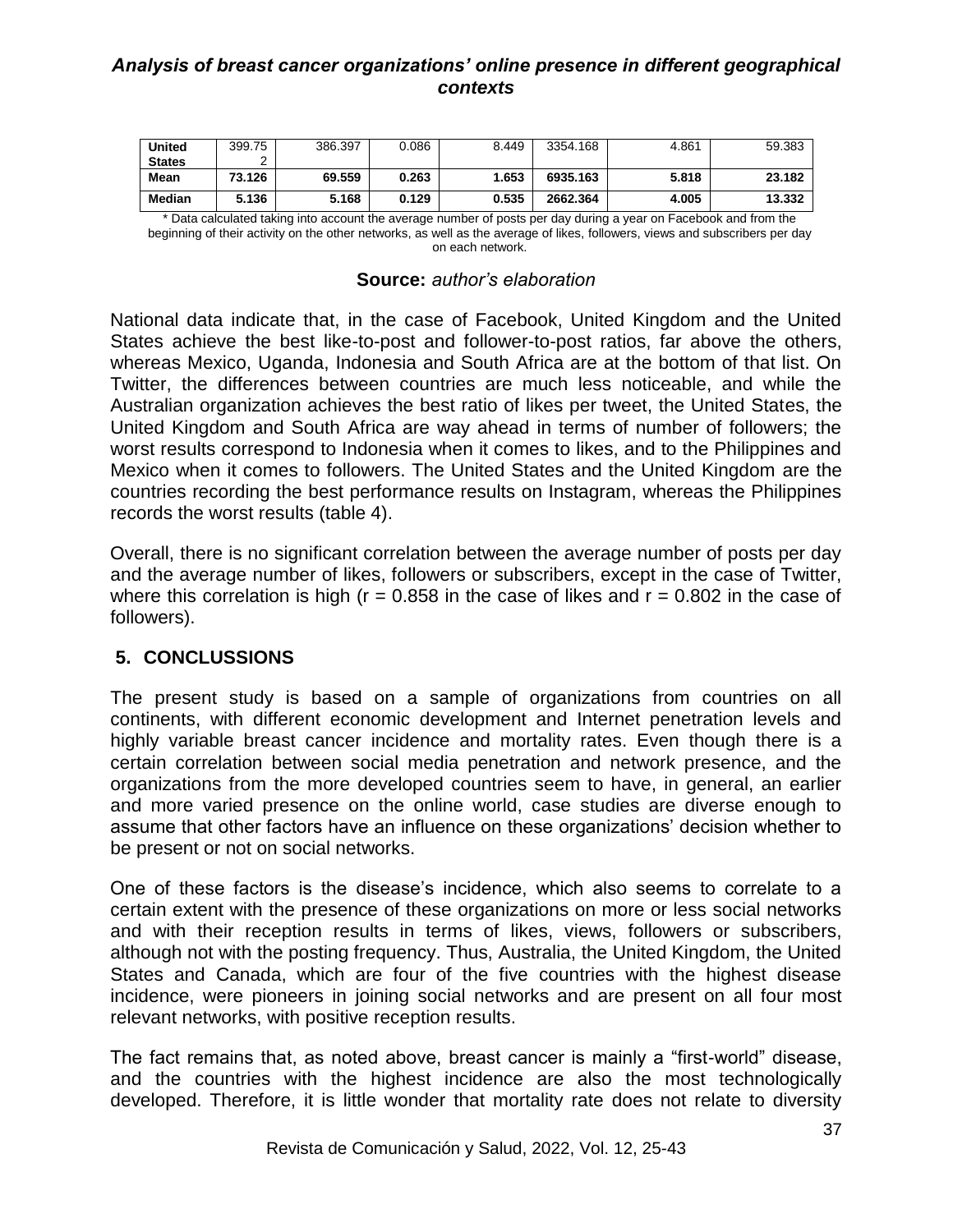regarding online presence, nor to activity or reception levels. Indeed, the countries with the highest mortality rates are not those in which the disease has the highest incidence, but others in which, with a few exceptions, early detection and cure processes may be more complex.

With specific regard to the use of each social network, Facebook, with the highest worldwide penetration, is chosen by most organizations to develop their online activities. Moreover, its performance in terms of transmission-reception ratio, with a median of more than 5 likes per post, is quite positive when compared, for instance, with the study by Corbacho-Valencia et al. (2018), in which an average of 2,2 reactions per post is calculated for the most engaging posts published during 2017 Breast Cancer Awareness Month by 21 organizations from the United States, the United Kingdom, Canada and Australia. This implies that, even in the case of organizations with low posting frequency and few followers, these followers are quite loyal and respond positively to the content posted by the organizations, probably due to their high level of involvement.

As for Twitter, despite the fact that its penetration is much lower than that of YouTube or Instagram, half of the organizations remain on it because they created their accounts between 2008 and 2012, during Twitter's boom years; only Uganda joined late, in 2017. However, most organizations, in line with usage trends, have reduced their activity on Twitter and it can be expected that some may eventually close their accounts.

Although YouTube is the second most relevant social network worldwide, its penetration is uneven across countries, which affects the organizations' presence on the video channel. In addition, the activity level of several organizations is quite limited, and so are their reception results.

Regarding Instagram, there are already a few organizations from very different latitudes that have decided to join this network. Instagram is proving to yield good performance results, with an average follower-to-post ratio that doubles that of Facebook; therefore, considering that it is already the third social network in terms of penetration, Instagram seems a good alternative for those organizations wishing to start or increase their online activities.

In view of these results, it would be recommended that organizations focus their efforts on Facebook and Instagram, also using them as a platform for the dissemination of possible audiovisual material that barely reaches views on YouTube.

As a limitation to this study, it should be noted that the reported trends are not particularly significant and that, in some cases, the presence on social networks may depend more on the organizations' will and interest to be active on the online world than on objective factors recommending their presence on networks. For instance, the organizations of Uganda, Sierra Leone and Nigeria are present on Facebook even though Internet penetration rates in these countries reach only 6%, 8% and 12% respectively.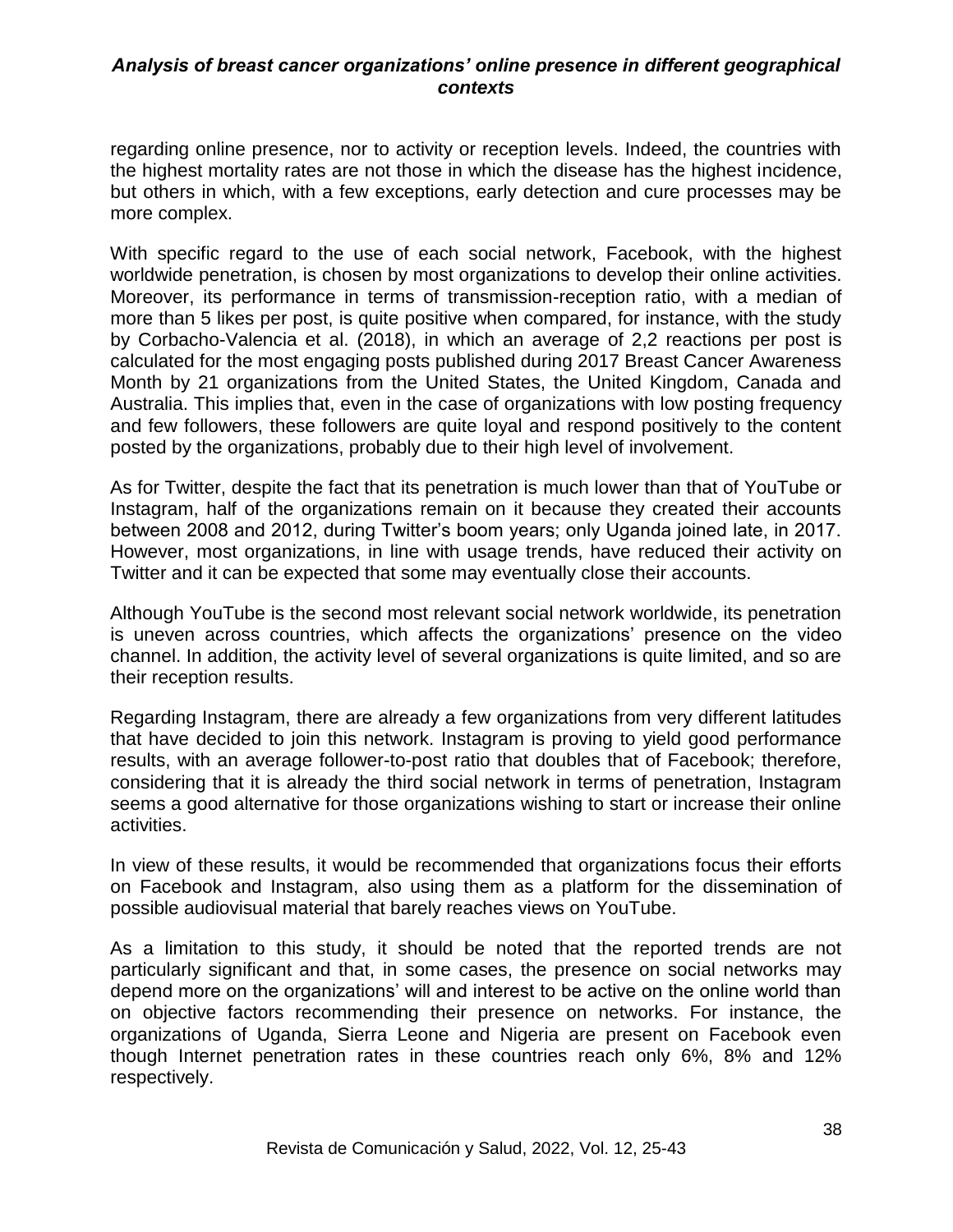It is true that, in these cases, the posting frequency is low, and the reception results are limited. However, in a continent where the percentage of network users rose from 4% to 17% within a year, and with an upward trend that is expected to continue in the coming years, it is relevant and a very good new that organizations fighting breast cancer, especially in countries with high mortality rates, make such efforts to maintain their online presence.

Although the findings of this descriptive study are not surprising, their importance lies in its broad perspective. Cancer has often been assumed to be a disease that mainly affects the first world, but the mortality rate from breast cancer in underdeveloped or developing countries is high and the incidence rate is increasing. It is therefore relevant to analyze from the field of study of communication the mechanisms and tools that can contribute to the prevention and early detection of the disease, the fund raising for its research and the accompaniment of patients, also in these contexts and not only in countries that already have a high level of communication development.

The expansion of the use of social networks in developing countries makes it possible to rely on their potential as disseminators of information in the short and medium term. For this reason, the mere verification of the efforts that some organizations are already making in this area, as well as the comparison of their activity with entities in developed countries in order to identify their shortcomings and opportunities, is valuable in opening up new avenues of research.

In this sense, a future line of research would be the content analysis of the publications with the greatest impact in these contexts, to detect the possible existence of patterns related to the subject, format or language, similar or different from those usual in the developed countries, that help organizations improve their publications to achieve a greater impact in view of their specificities.

# **6. REFERENCES**

- Abramson, K., Keefe, B., Chou, W-Y-S. (2015). Communicating About Cancer Through Facebook: A Qualitative Analysis of a Breast Cancer Awareness Page, *Journal of health communication, 20*(2), 237-243.<https://is.gd/OkykUx>
- Adhikari, J., Sharma, P., Arjyal, L., Uprety, D. (2016). YouTube as a source of information on cervical cancer. *North American journal of medical sciences, 8*(4), 183- 186.<https://is.gd/t0t6GU>
- Amadou, A., Torres-Mejía G., Hainaut P., Romieu I. (2014). Breast cancer in Latin America: global burden, patterns, and risk factors. *Salud Pública de México*, *56*, 547- 54.

[https://www.scielosp.org/article/ssm/content/raw/?resource\\_ssm\\_path=/media/assets/](https://www.scielosp.org/article/ssm/content/raw/?resource_ssm_path=/media/assets/spm/v56n5/v56n5a22.pdf) [spm/v56n5/v56n5a22.pdf](https://www.scielosp.org/article/ssm/content/raw/?resource_ssm_path=/media/assets/spm/v56n5/v56n5a22.pdf)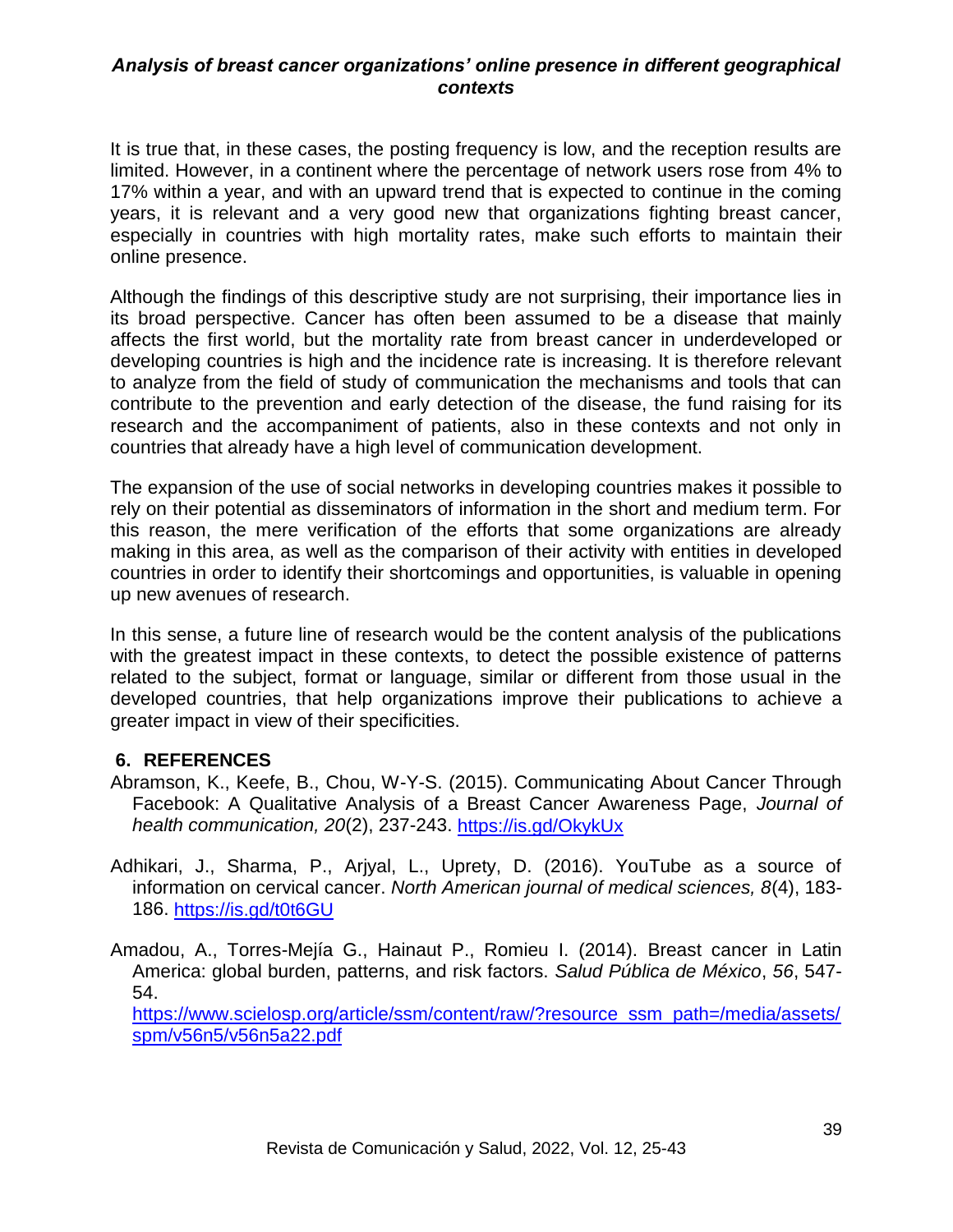- Basch, C-H., Basch, C-E., Hillyer, G-C., Reeves, R. (2015). YouTube videos related to skin cancer: a missed opportunity for cancer prevention and control. *JMIR cancer, 1*(1). <https://is.gd/A7mEKC>
- Basch, C-H., MacLean, S-A. (2019). Breast cancer on Instagram: A descriptive study. *International Journal of Preventive Medicine, 10*(1), 166.<https://is.gd/JGFM2j>
- Basch, C-H., Menafro, A., Mongiovi, J., Hillyer, G-C., Basch, C-E. (2017). A Content Analysis of YouTube™ Videos Related to Prostate Cancer. *American Journal of Men's Health, 11*(1), 154-157.<https://is.gd/YYVJ8M>
- Bray, F., Ferlay, J., Soerjomataram, I., Siegel, R-L., Torre, L-A., Jemal, A. (2018). Global cancer statistics 2018: GLOBOCAN estimates of incidence and mortality worldwide for 36 cancers in 185 countries. *CA: a cancer journal for clinicians, 68(6),* 394-424. <https://is.gd/RZnjU6>
- Clark, E-M., James, T., Jones, C-A., Alapati, A., Ukandu, P., Danforth, C-M., Dodds, P-S. (2018). A sentiment analysis of breast cancer treatment experiences and healthcare perceptions across twitter. <https://is.gd/Eniahs>
- Cooper, C-P., Gelb, C-A., Chu, J. (2016). Gynecologic Cancer Information on YouTube: Will Women Watch Advertisements to Learn More? *Journal of Cancer Education*, *31*(3), 602-604.<https://is.gd/MG4huk>
- Corbacho-Valencia, J-M., Dafonte-Gómez, A., Míguez-González, M-I. (2018). ¿Son útiles los posts de Facebook favoritos de los usuarios para generar públicos informados y activos? Estudio de caso de las organizaciones contra el cáncer de mama. *Revista Internacional de Relaciones Públicas, 8*(15), 177-196. <https://is.gd/JV16da>
- Diddi, P., Lundy, L-K. (2017). Organizational Twitter use: content analysis of tweets during breast cancer awareness month. *Journal of health communication, 22*(3), 243- 253.<https://is.gd/y1lRji>
- Fernández-Gómez, E., Díaz-Campo, J. (2016). Comunicación sobre el cáncer en Facebook: Las asociaciones de Argentina, Chile, Colombia y España, *Cuadernos. info,* (38), 35-50.<https://is.gd/POzbIH>
- Hallyburton, A., Evarts, L-A. (2014). Gender and online health information seeking: A five survey meta-analysis. Journal of Consumer Health on the Internet, 18(2), 128- 142.<https://is.gd/nHzh0W>
- Hassona, Y., Taimeh, D., Marahleh, A., Scully, C. (2016). YouTube as a source of information on mouth (oral) cancer. *Oral diseases, 22*(3), 202-208. <https://is.gd/QDy2JE>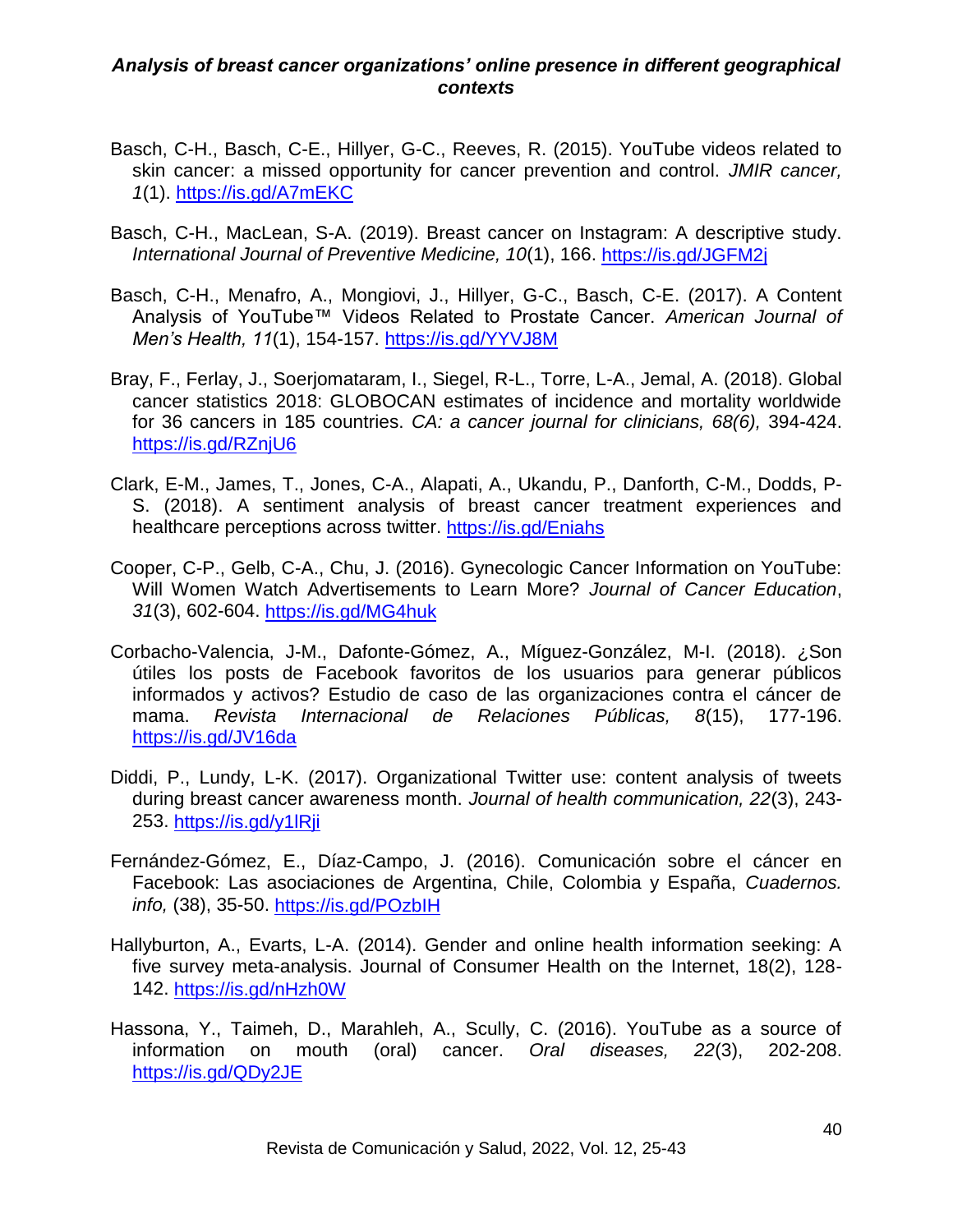- International Agency for Research on Cancer & World Health Organization (2020). *Cancer today. Data visualization tools for exploring the global cancer burden in 2018.*  <https://gco.iarc.fr/today/home>
- Jiménez-Marín, G., Bellido-Pérez, E., Trujillo-Sánchez, M. (2021). Publicidad en Instagram y riesgos para la salud pública: el *influencer* como prescriptor de medicamentos. *Revista Española de Comunicación en Salud, 12*(1), pp. 43- 57. [https://doi.org/10.20318/recs.2021.5809.](https://doi.org/10.20318/recs.2021.5809)
- Kim, E., Hou, J., Han, J-Y., Himelboim, I. (2016). Predicting retweeting behavior on breast cancer social networks: Network and content characteristics. *Journal of Health Communication, 21*(4), 479–486.<https://is.gd/TE3u2d>
- Li, N., Orrange, S., Kravitz, R-L., Bell, R-A. (2014). Reasons for and predictors of patients' online health information seeking following a medical appointment. *Family practice*, *31*(5), 550-556.<https://is.gd/n4lRhD>
- Li, J., Theng, Y-L., Foo, S. (2016). Predictors of online health information seeking behavior: Changes between 2002 and 2012. *Health informatics journal, 22*(4), 804- 814.<https://is.gd/VD61oF>
- Madathil, K-C., Rivera-Rodríguez, A-J., Greenstein, J-S., Gramopadhye, A-K. (2015). Healthcare information on YouTube: a systematic review. *Health informatics journal, 21*(3), 173-194.<https://is.gd/k3bNTm>
- Myrick, J-G., Oliver, M-B. (2014). Laughing and crying: Mixed emotions, compassion, and the effectiveness of a YouTube PSA about skin cancer. *Health communication, 30*(8), 820-829.<https://is.gd/Dpiyx2>
- Nastasi, A., Bryant, T., Canner, J-K., Dredze, M., Camp, M-S., Nagarajan, N. (2017). Breast cancer screening and social media: A content analysis of evidence use and guideline opinions on Twitter. *Journal of Cancer Education*.<https://is.gd/GSlYqE>
- Namkoong, K., Shah, D-V., Gustafson, D-H. (2017). Offline social relationships and online cancer communication: effects of social and family support on online social network building. *Health communication*, *32*(11), 1422-1429.
- Ponce-de-León-Villafuerte, S., Ferrán-Fernández, Y., Portal-Moreno, R. (2016). El cáncer, un desafío común. De la percepción pública a la responsabilidad social. *Revista de Comunicación y Salud*, *6*(1), 43-54. [https://doi.org/10.35669/revistadecomunicacionysalud.2016.6\(1\).43-54](https://doi.org/10.35669/revistadecomunicacionysalud.2016.6(1).43-54)
- Ruppert, L., Køster, B., Siegert, A-M., Cop, C., Boyers, L., Karimkhani, C., Winston, H., Mounessa, J., Dellavalle, R-P., Reinau, D., Diepgen, T., Surber, C. (2017). YouTube as a source of health information: Analysis of sun protection and skin cancer prevention related issues. *Dermatology Online Journal, 23*(1). <https://is.gd/xbhD5x>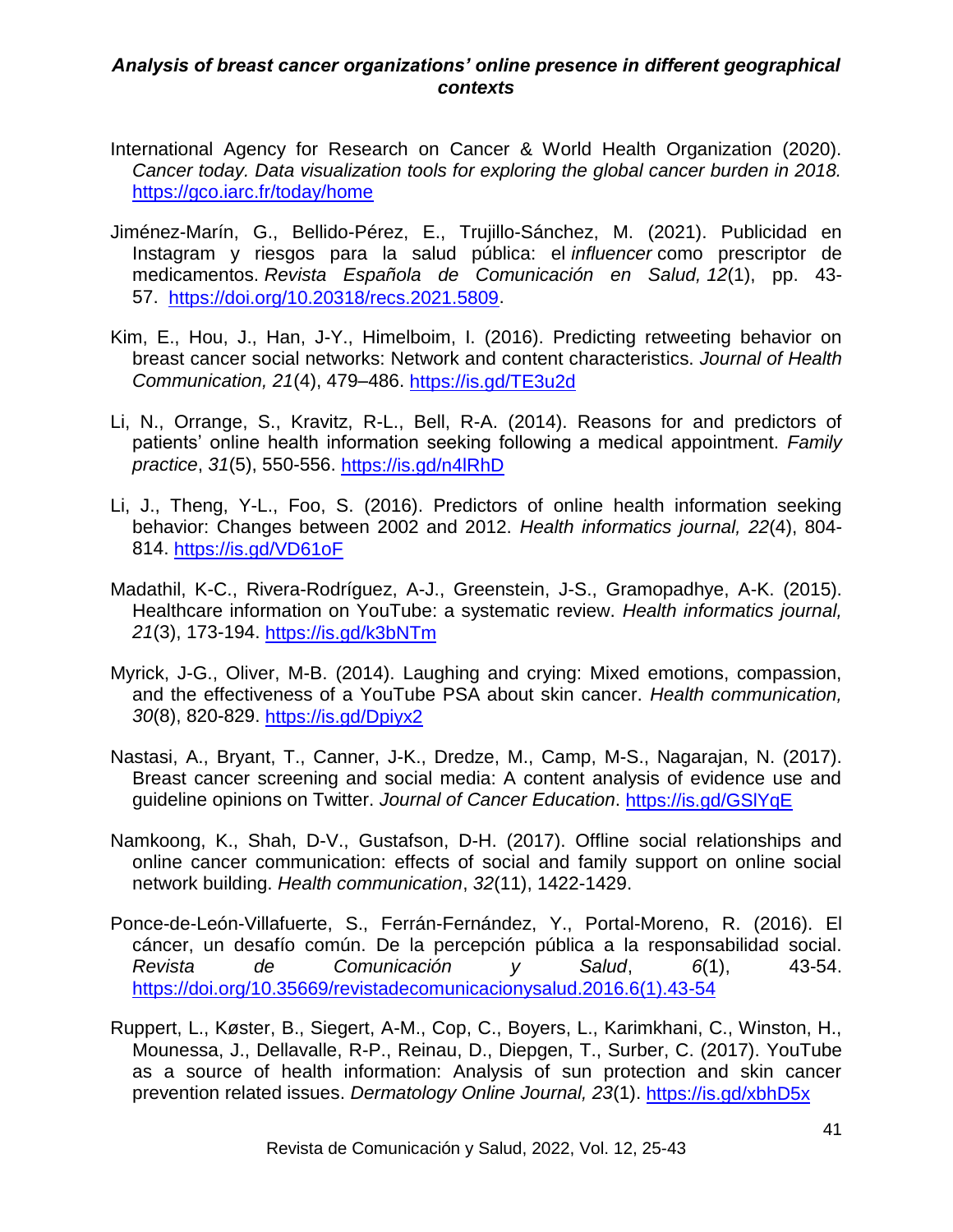- Strekalova, Y-A., Krieger, J-L. (2016). A picture really is worth a thousand words: Public engagement with the National Cancer Institute on social media. *Journal of Cancer Education.* Online first.<https://is.gd/cRm8N6>
- Thackeray, R., Burton, S-H., Giraud-Carrier, C., Rollins, S., Draper, C-R. (2013). Using Twitter for breast cancer prevention: An analysis of breast cancer awareness month. *BMC Cancer, 13*(1), 508.<https://is.gd/DnyyY3>
- The Cancer Atlas (n.d.). *Breast Cancer*. https://canceratlas.cancer.org/theburden/breast-cancer/
- Theiss, S-K., Burke, R-M., Cory, J-L., Fairley, T-L. (2016). Getting beyond impressions: An evaluation of engagement with breast cancer related Facebook content. *mHealth, 2*(41), 41.<https://is.gd/g3yheB>
- Vraga, E-K., Stefanidis, A., Lamprianidis, G., Croitoru, A., Crooks, A-T., Delamater, P-L., Jacobsen, K-H. (2018). Cancer and social media: A comparison of traffic about breast cancer, prostate cancer, and other reproductive cancers on Twitter and Instagram. *Journal of health communication, 23*(2), 181-189.<https://is.gd/fz23zc>
- We are social and Hootsuite. (2019). *Global Digital Report 2019.* <https://digitalreport.wearesocial.com/>
- Xu, S., Markson, C., Costello, K-L., Xing, C-Y., Demissie, K., Llanos, A-A. (2016). Leveraging social media to promote public health knowledge: example of cancer awareness via Twitter. *JMIR public health and surveillance, 2*(1), e17. <https://is.gd/agn5KD>

# **AUTORES**

# **María Isabel Míguez-González**

Profesora titular en la Universidade de Vigo, donde imparte docencia en el Grado en Publicidad y Relaciones Públicas y el Máster Universitario en Comunicación en Medios Sociales y Creación de Contenidos Digitales. Es coordinadora del grupo SEPCOM, de investigación en comunicación para el servicio público y actualmente es investigadora principal del proyecto "Narrativas digitales contra la desinformación. Forma parte del grupo de innovación docente DIXITAIS.

**Orcid ID:** <https://orcid.org/0000-0002-0580-8493>

# **Dra. Silvia García-Mirón**

Profesora contratada doctora del Departamento de Comunicación Audiovisual y Publicidad de la Universidade de Vigo. Doctora en Comunicación Audiovisual y Publicidad. Integrante del Grupo de investigación SEPCOM. Ha sido secretaria académica de la Facultad de Ciencias Sociales y de la Comunicación y coordinadora del Máster de Dirección de Arte en Publicidad.